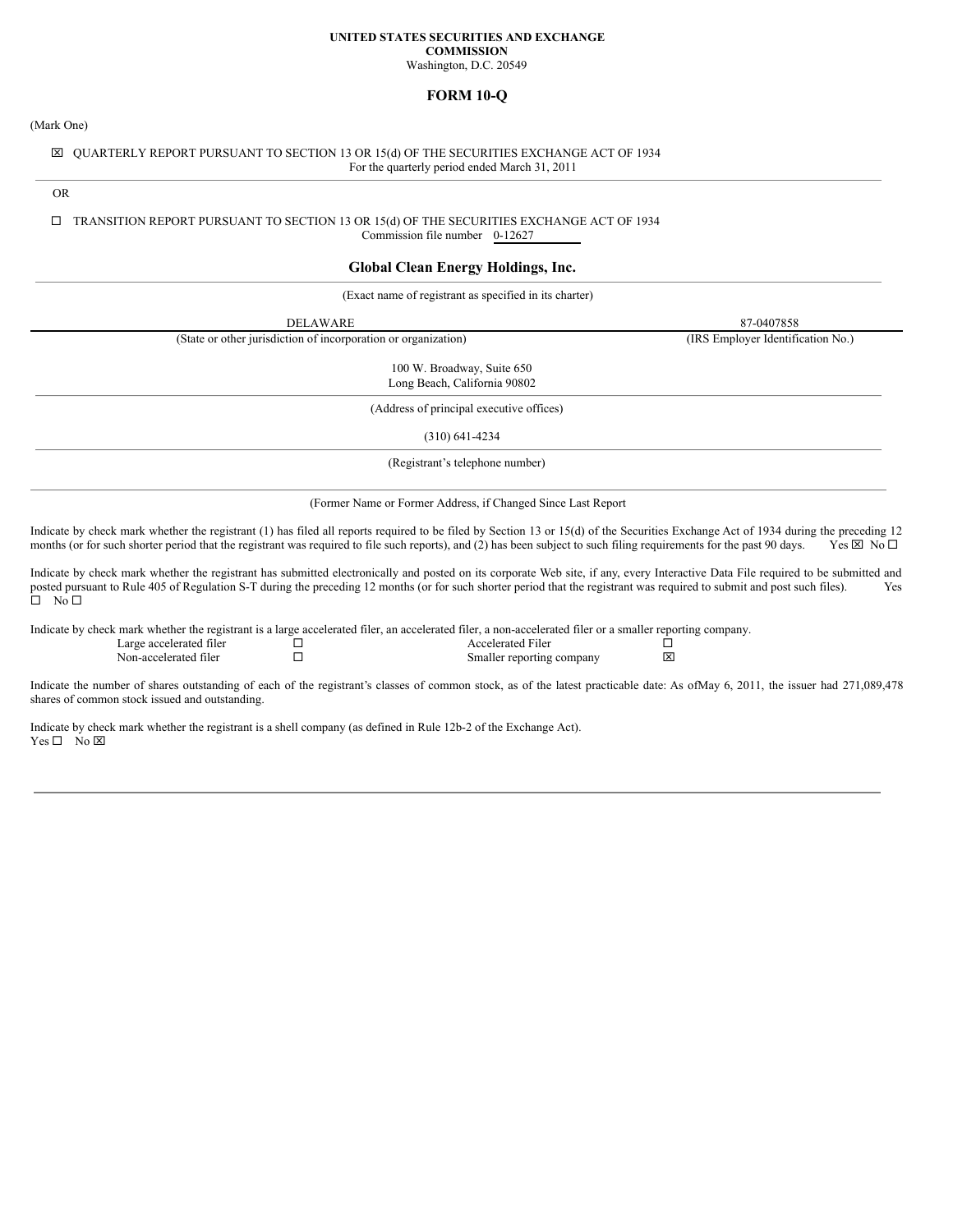# **GLOBAL CLEAN ENERGY HOLDINGS, INC.**

# **For the quarter ended March 31, 2011**

# **FORM 10-Q**

# **TABLE OF CONTENTS**

| <b>PART I</b> |                                                                                                |    |
|---------------|------------------------------------------------------------------------------------------------|----|
|               | ITEM 1. FINANCIAL STATEMENTS.                                                                  |    |
|               | ITEM 2. MANAGEMENTS' DISCUSSION AND ANALYSIS OF FINANCIAL CONDITION AND RESULTS OF OPERATIONS. | 15 |
|               | ITEM 3. QUANTITATIVE AND QUALITATIVE DISCLOSURES ABOUT MARKET RISK.                            | 20 |
|               | ITEM 4. CONTROLS AND PROCEDURES.                                                               | 20 |
| PART II       |                                                                                                | 20 |
|               | ITEM 1. LEGAL PROCEEDINGS.                                                                     | 20 |
|               | ITEM 1A. RISK FACTORS.                                                                         | 21 |
|               | ITEM 2. UNREGISTERED SALES OF EQUITY SECURITIES AND USE OF PROCEEDS.                           | 21 |
|               | ITEM 3. DEFAULTS UPON SENIOR SECURITIES.                                                       | 21 |
|               | ITEM 4. REMOVED AND RESERVED.                                                                  | 21 |
|               | <b>ITEM 5. OTHER INFORMATION</b>                                                               | 21 |
|               | <b>ITEM 6. EXHIBITS</b>                                                                        | 21 |

i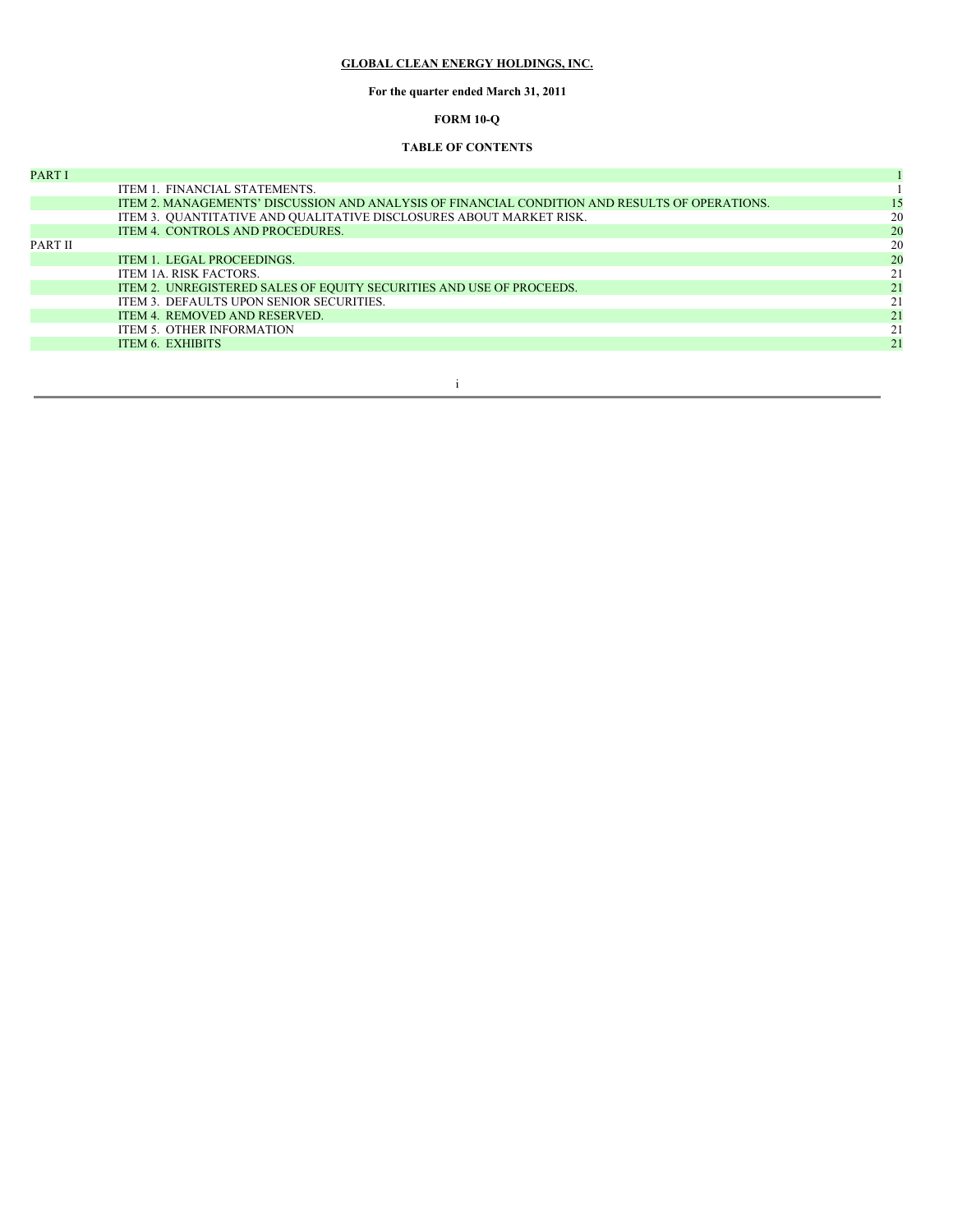# **PART I**

# **ITEM 1. FINANCIAL STATEMENTS.**

#### **GLOBAL CLEAN ENERGY HOLDINGS, INC. AND SUBSIDIARIES CONDENSED CONSOLIDATED BALANCE SHEETS (Unaudited)**

|                                                                                                                                                                    |              | March 31,<br>2011 |              | December 31,<br>2010 |  |
|--------------------------------------------------------------------------------------------------------------------------------------------------------------------|--------------|-------------------|--------------|----------------------|--|
| <b>ASSETS</b>                                                                                                                                                      |              |                   |              |                      |  |
| <b>CURRENT ASSETS</b>                                                                                                                                              |              |                   |              |                      |  |
| Cash and cash equivalents                                                                                                                                          | \$           | 1,491,757         | \$           | 1.096.618            |  |
| Accounts receivable                                                                                                                                                |              | 17.788            |              | 6.428                |  |
| Inventory                                                                                                                                                          |              | 12,130            |              | 11,706               |  |
| Other current assets                                                                                                                                               |              | 297,740           |              | 248,711              |  |
| <b>Total Current Assets</b>                                                                                                                                        |              | 1,819,415         |              | 1,363,463            |  |
|                                                                                                                                                                    |              |                   |              |                      |  |
| PROPERTY AND EQUIPMENT                                                                                                                                             |              | 9,040,739         |              | 8,103,537            |  |
| <b>INVESTMENT HELD FOR SALE</b>                                                                                                                                    |              | 285,790           |              | 292,350              |  |
| DEFERRED GROWING COST                                                                                                                                              |              | 1,774,788         |              | 1,244,419            |  |
| <b>OTHER NONCURRENT ASSETS</b>                                                                                                                                     |              | 25,238            |              | 11,243               |  |
|                                                                                                                                                                    |              |                   |              |                      |  |
| <b>TOTAL ASSETS</b>                                                                                                                                                |              | 12,945,970        |              | 11,015,012           |  |
| <b>LIABILITIES AND EQUITY (DEFICIT)</b>                                                                                                                            |              |                   |              |                      |  |
| <b>CURRENT LIABILITIES</b>                                                                                                                                         |              |                   |              |                      |  |
| Accounts payable                                                                                                                                                   | $\mathbb{S}$ | 1,801,299         | $\mathbb{S}$ | 1.747.788            |  |
| Accrued payroll and payroll taxes                                                                                                                                  |              | 1,728,635         |              | 1,776,465            |  |
| Accrued interest payable                                                                                                                                           |              | 1,269,502         |              | 1,154,943            |  |
| Accrued return on noncontrolling interest                                                                                                                          |              | 1,754,879         |              | 1,452,744            |  |
| Capital lease liability                                                                                                                                            |              | 49,797            |              | 47,139               |  |
| Notes payable to shareholders                                                                                                                                      |              | 26,000            |              | 26,000               |  |
| Convertible notes payable                                                                                                                                          |              | 193,200           |              | 193,200              |  |
| <b>Total Current Liabilities</b>                                                                                                                                   |              | 6,823,312         |              | 6,398,279            |  |
| <b>LONG-TERM LIABILITIES</b>                                                                                                                                       |              |                   |              |                      |  |
| Long term capital lease liability                                                                                                                                  |              | 89,413            |              | 98,372               |  |
| Convertible notes payable                                                                                                                                          |              | 567,000           |              | 567,000              |  |
| Mortgage notes payable                                                                                                                                             |              | 2,793,934         |              | 2,793,934            |  |
| <b>Total Long Term Liabilities</b>                                                                                                                                 |              | 3,450,347         |              | 3,459,306            |  |
| <b>EQUITY (DEFICIT)</b>                                                                                                                                            |              |                   |              |                      |  |
| Preferred stock - \$0.001 par value; 50,000,000 shares authorized Series B, convertible; 13,000 shares issued (aggregate liquidation<br>preference of \$1,300,000) |              | 13                |              | 13                   |  |
| Common stock, \$0.001 par value; 500,000,000 shares authorized; 270,464,478 and shares issued and outstanding, each period                                         |              | 270,464           |              | 270,464              |  |
| Additional paid-in capital                                                                                                                                         |              | 23,628,818        |              | 23,580,630           |  |
| Accumulated deficit                                                                                                                                                |              | (27, 137, 906)    |              | (26, 933, 430)       |  |
| Accumulated other comprehensive loss                                                                                                                               |              | (2,600)           |              | (2,195)              |  |
| Total Global Clean Energy Holdings, Inc. Stockholders' Deficit                                                                                                     |              | (3,241,211)       |              | (3,084,518)          |  |
| <b>Noncontrolling interests</b>                                                                                                                                    |              | 5,913,522         |              | 4,241,945            |  |
| Total equity (deficit)                                                                                                                                             |              | 2,672,311         |              | 1,157,427            |  |
|                                                                                                                                                                    |              |                   |              |                      |  |
| <b>TOTAL LIABILITIES AND EQUITY (DEFICIT)</b>                                                                                                                      |              | 12,945,970        | \$           | 11,015,012           |  |

The accompanying notes are an integral part of these condensed unaudited consolidated financial statements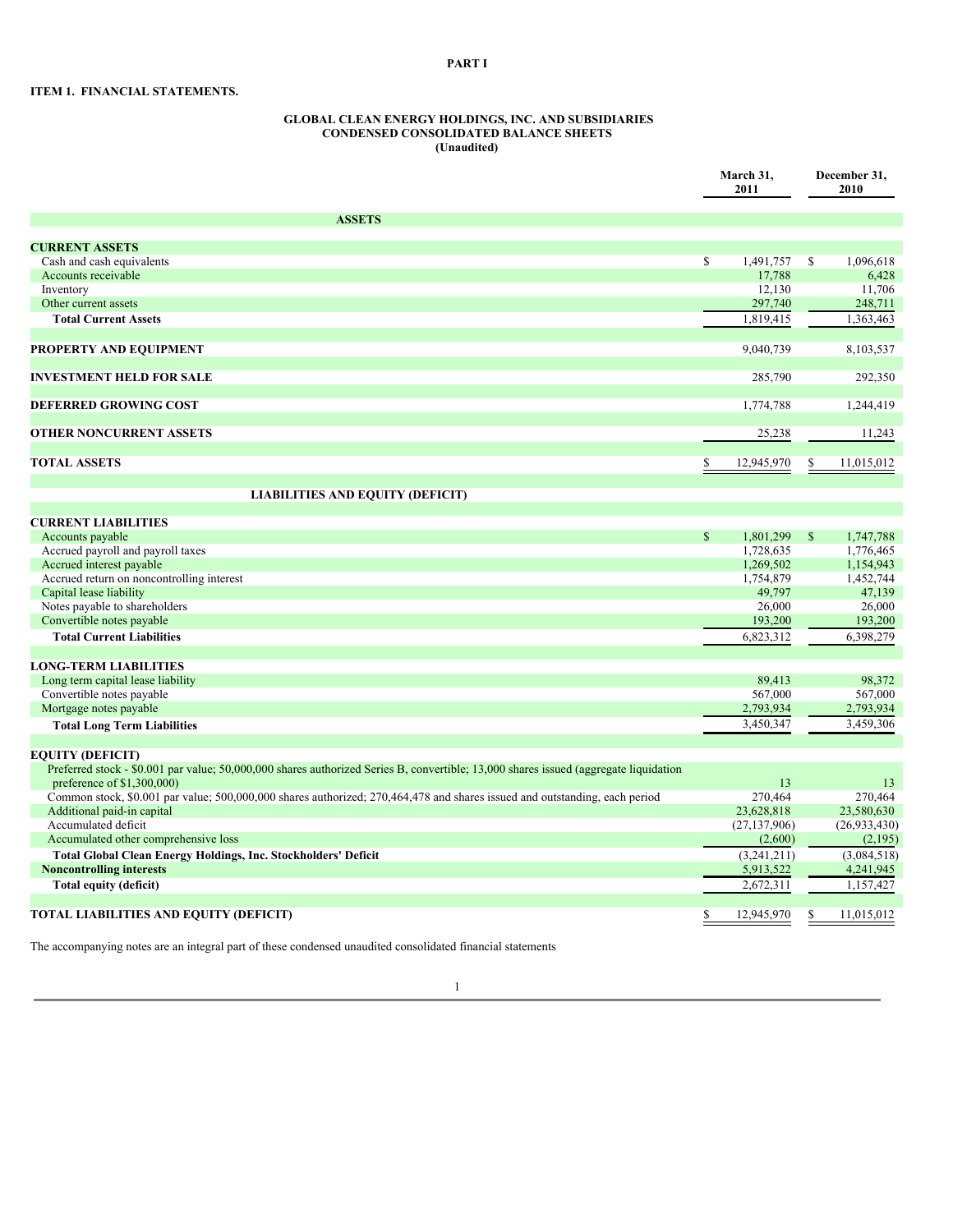#### **GLOBAL CLEAN ENERGY HOLDINGS, INC. AND SUBSIDIARIES CONDENSED CONSOLIDATED STATEMENTS OF OPERATIONS (Unaudited)**

|                                                                                        |              | <b>For the Three Months Ended</b> |              |             |  |
|----------------------------------------------------------------------------------------|--------------|-----------------------------------|--------------|-------------|--|
|                                                                                        |              | March 31,                         |              |             |  |
|                                                                                        |              | 2011                              |              | 2010        |  |
| Revenue                                                                                | $\mathbf{s}$ | 260,224                           | $\mathbb{S}$ | 132,236     |  |
| <b>Operating Expenses</b>                                                              |              |                                   |              |             |  |
| General and administrative                                                             |              | 570,529                           |              | 761,659     |  |
| Plantation operating costs                                                             |              | 108,231                           |              | 275,008     |  |
| <b>Total Operating Expenses</b>                                                        |              | 678,760                           |              | 1,036,667   |  |
| <b>Loss from Operations</b>                                                            |              | (418, 536)                        |              | (904, 431)  |  |
| Other Income (Expenses)                                                                |              |                                   |              |             |  |
| Interest income                                                                        |              | 19                                |              | 622         |  |
| Interest expense                                                                       |              | (139,796)                         |              | (92, 430)   |  |
| Gain on settlement of liabilities                                                      |              |                                   |              | 195,272     |  |
| Foreign currency transaction adjustments                                               |              | 2,440                             |              | (7, 555)    |  |
| <b>Total Other Income (Expenses)</b>                                                   |              | (137, 337)                        |              | 95,909      |  |
| <b>Loss from Continuing Operations</b>                                                 |              | (555, 873)                        |              | (808, 522)  |  |
| Income (Loss) from Discontinued Operations                                             |              | (22, 793)                         |              | 24,847      |  |
| <b>Net Loss</b>                                                                        |              | (578, 666)                        |              | (783, 675)  |  |
| Net Loss Attributable to the Noncontrolling Interest                                   |              | (374, 190)                        |              | (401, 297)  |  |
| Net Loss attributable to Global Clean Energy Holdings, Inc.                            | \$           | (204, 476)                        | \$           | (382, 378)  |  |
| <b>Amounts attributable to Global Clean Energy Holdings, Inc. common shareholders:</b> |              |                                   |              |             |  |
| Loss from Continuing Operations                                                        | \$           | (181, 683)                        | -S           | (407, 225)  |  |
| Income (Loss) from Discontinued Operations                                             |              | (22, 793)                         |              | 24,847      |  |
|                                                                                        |              |                                   |              |             |  |
| Net Loss                                                                               | \$           | (204, 476)                        | \$           | (382, 378)  |  |
| <b>Basic and Diluted Loss per Common Share:</b>                                        |              |                                   |              |             |  |
| <b>Loss from Continuing Operations</b>                                                 | $\mathbb{S}$ | (0.0007)                          | $\mathbb{S}$ | (0.0017)    |  |
| Income (Loss) from Discontinued Operations                                             |              | (0.0001)                          |              | 0.0001      |  |
| Net Loss per Common Share                                                              | S            | (0.0008)                          | \$           | (0.0016)    |  |
| Basic and Diluted Weighted-Average Common Shares Outstanding                           |              | 270,464,478                       |              | 237,474,635 |  |

The accompanying notes are an integral part of these condensed unaudited consolidated financial statements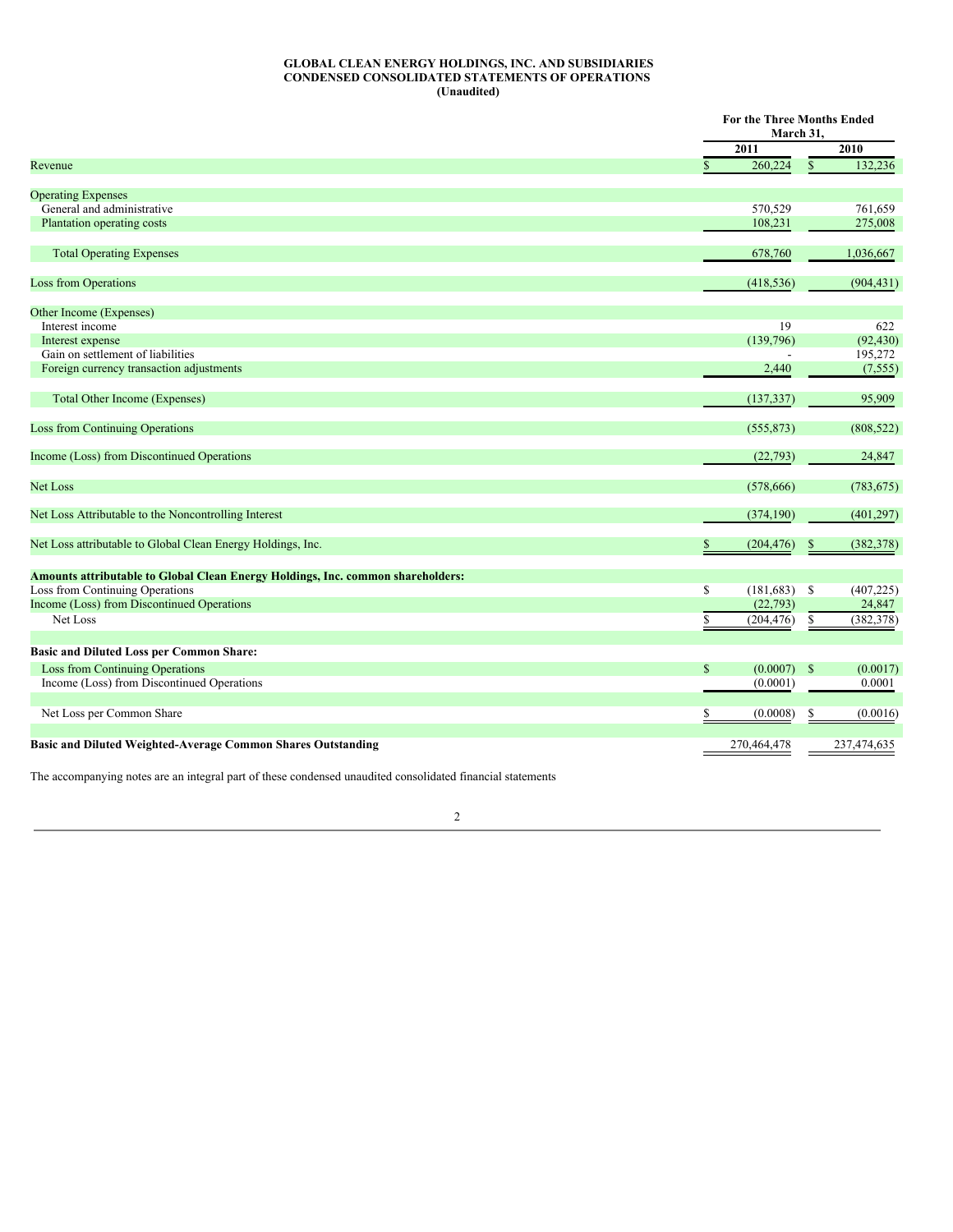#### **GLOBAL CLEAN ENERGY HOLDINGS, INC. AND SUBSIDIARIES CONDENSED CONSOLIDATED STATEMENTS OF CASH FLOWS (Unaudited)**

|                                                                             |                  | <b>For the Three Months Ended</b><br>March 31. |            |  |
|-----------------------------------------------------------------------------|------------------|------------------------------------------------|------------|--|
|                                                                             | 2011             |                                                | 2010       |  |
| <b>Cash Flows From Operating Activities</b>                                 |                  |                                                |            |  |
| Net loss                                                                    | \$<br>(578, 666) | - S                                            | (783, 675) |  |
| Adjustments to reconcile net loss to net cash used in operating activities: |                  |                                                |            |  |
| Foreign currency transaction gain                                           | (2,440)          |                                                | (17,292)   |  |
| Gain on settlement of liabilities                                           |                  |                                                | (195, 272) |  |
| Share-based compensation                                                    | 48,188           |                                                | 16,990     |  |
| Depreciation                                                                | 66,241           |                                                | 54,160     |  |
| Changes in operating assets and liabilities:                                |                  |                                                |            |  |
| Accounts receivable                                                         | (11,008)         |                                                | (13, 675)  |  |
| Inventory                                                                   | (424)            |                                                | (46, 170)  |  |
| Other current assets                                                        | (41,763)         |                                                | (12, 537)  |  |
| Deferred growing costs                                                      | (493, 774)       |                                                | (250, 911) |  |
| Accounts payable and accrued expenses                                       | 119,918          |                                                | 429,693    |  |
| Net Cash Used in Operating Activities                                       | (893, 728)       |                                                | (818, 689) |  |
| <b>Cash Flows From Investing Activities</b>                                 |                  |                                                |            |  |
| Purchase of land                                                            |                  |                                                | (715, 658) |  |
| Plantation development costs                                                | (606, 558)       |                                                | (66,789)   |  |
| Purchase of property and equipment                                          | (164,900)        |                                                | (63, 155)  |  |
| Net Cash Used in Investing Activities                                       | (771, 458)       |                                                | (845, 602) |  |
| <b>Cash Flows From Financing Activities</b>                                 |                  |                                                |            |  |
| Proceeds from issuance of common stock for cash                             |                  |                                                | 500,000    |  |
| Proceeds from issuance of preferred membership in GCE Mexico I, LLC         | 2,051,102        |                                                | 704,652    |  |
| Proceeds from notes payable                                                 |                  |                                                | 742,652    |  |
| Payments on notes payable                                                   | (11, 448)        |                                                | (477,016)  |  |
| Proceeds from convertible notes payable                                     |                  |                                                | 567,000    |  |
| Net Cash Provided by Financing Activities                                   | 2.039.654        |                                                | 2,037,288  |  |
| Effect of exchange rate changes on cash                                     | 20,671           |                                                | 19,954     |  |
| Net Increase in Cash and Cash Equivalents                                   | 395.139          |                                                | 392,951    |  |
| <b>Cash and Cash Equivalents at Beginning of Period</b>                     | 1,096,618        |                                                | 833,584    |  |
| <b>Cash and Cash Equivalents at End of Period</b>                           | 1,491,757        |                                                | 1,226,535  |  |
|                                                                             |                  |                                                |            |  |
| <b>Supplemental Disclosures of Cash Flow Information:</b>                   |                  |                                                |            |  |
| Cash paid for interest                                                      | \$<br>30,624     | $\mathbb{S}$                                   | 83,398     |  |
| Noncash Investing and Financing Activities:                                 |                  |                                                |            |  |
| Accrual of return on noncontrolling interest                                | 302.135          |                                                | 167,839    |  |

The accompanying notes are an integral part of these condensed unaudited consolidated financial statements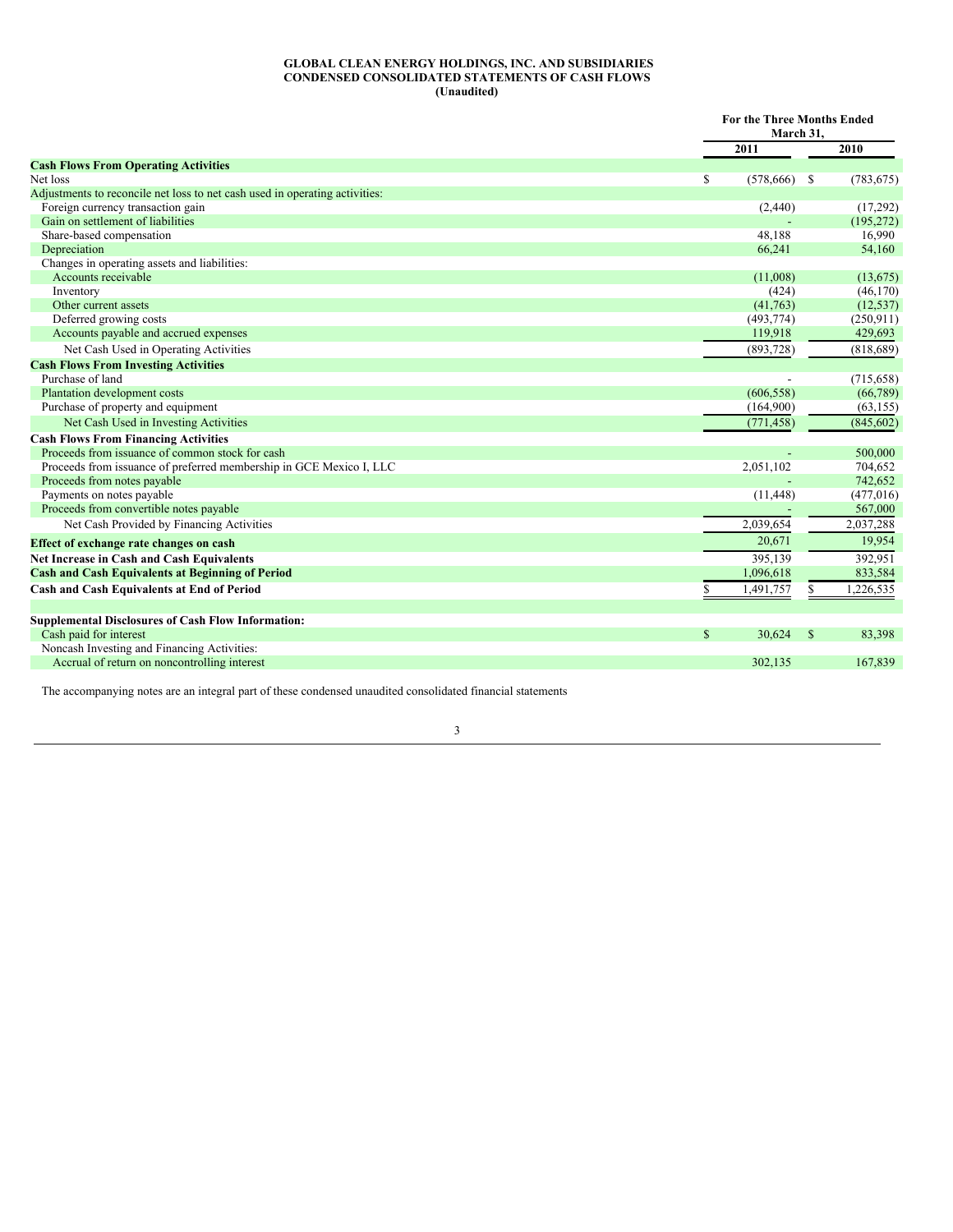#### **Note 1 – History and Basis of Presentation**

#### *History*

This company was incorporated under the laws of the State of Utah on November 20, 1991. Effective as of August 6, 1992, the Company merged with and into WPI Pharmaceutical, Inc., a Utah corporation, pursuant to which WPI Pharmaceuticals, Inc. was the surviving corporation. Pursuant to the merger, the name of the surviving corporation was changed to Medical Discoveries, Inc. ("MDI"). MDI's initial business purpose was the research and development of an anti-infection drug. In 2005, MDI acquired the assets and business associated with the SaveCream technology and carried on the research and development of this drug candidate. MDI made the decision in 2007 to discontinue further development of its drug candidates and sell the technologies.

On September 7, 2007, MDI entered into a share exchange agreement pursuant to which it acquired all of the outstanding ownership interests in Global Clean Energy Holdings, LLC, discussed further in Note 3 Global Clean Energy Holdings, LLC was an entity that had certain trade secrets, know-how, business plans, term sheets, business relationships, and other information relating to the start-up of a business related to the cultivation and production of seed oil from the seed of the Jatropha plant. With this transaction, MDI commenced the research and development of a business whose purpose is to provide feedstock oil intended for the production of bio-diesel.

On January 29, 2008, a meeting of shareholders was held and, among other things, the name Medical Discoveries, Inc. was changed to Global Clean Energy Holdings, Inc. (the "Company").

Effective April 23, 2008, the Company entered into a limited liability company agreement to form GCE Mexico I, LLC (GCE Mexico) along with six unaffiliated investors. The Company owns 50% of the common membership interest of GCE Mexico and five of the unaffiliated investors own the other 50% of the common membership interest. Additionally, a total of 1,000 preferred membership units were issued to two of the unaffiliated investors. GCE Mexico owns a 99% interest in Asideros Globales Corporativo (Asideros) and a 99% interest in Asideros 2, entities organized under the laws of Mexico, and the Company owns the remaining 1% directly. GCE Mexico was organized primarily to, among other things, acquire land in Mexico through subsidiaries for the cultivation of the Jatropha plant.

On July 2, 2009, the Company acquired 100% of the equity interests of Technology Alternatives, Limited (TAL), which has developed a farm in Belize for cultivation of the Jatropha plant. TAL has also developed a nursery capable of producing Jatropha seedlings and rooted cuttings, and provided technical advisory services for the propagation of the Jatropha plant.

In March 2010, the Company formed a wholly owned subsidiary, Globales Energias Renovables(GER) which manages our bio-fuels operations in Latin America.

On July 19, 2010, the reincorporation of the company from a Utah corporation to a Delaware corporation was completed, as approved by shareholders. In the reincorporation, each outstanding share of the company's common stock was automatically converted into one share of common stock of the surviving Delaware corporation. In addition, the par value of the Company's capital stock changed from no par per share to \$0.001 per share. The effects of the change in par value have been reflected retroactively in the accompanying condensed consolidated financial statements and notes thereto for all periods presented. The effect of retroactively applying the par value of \$0.001 per share resulted in reclassification of \$17,644,228 of common stock and \$1,290,722 of preferred stock as of December 31, 2009 to additional paid-in capital. The reincorporation did not result in any change in the company's name, ticker symbol, CUSIP number, business, assets or operations. The management and Board of Directors of the company remained the same.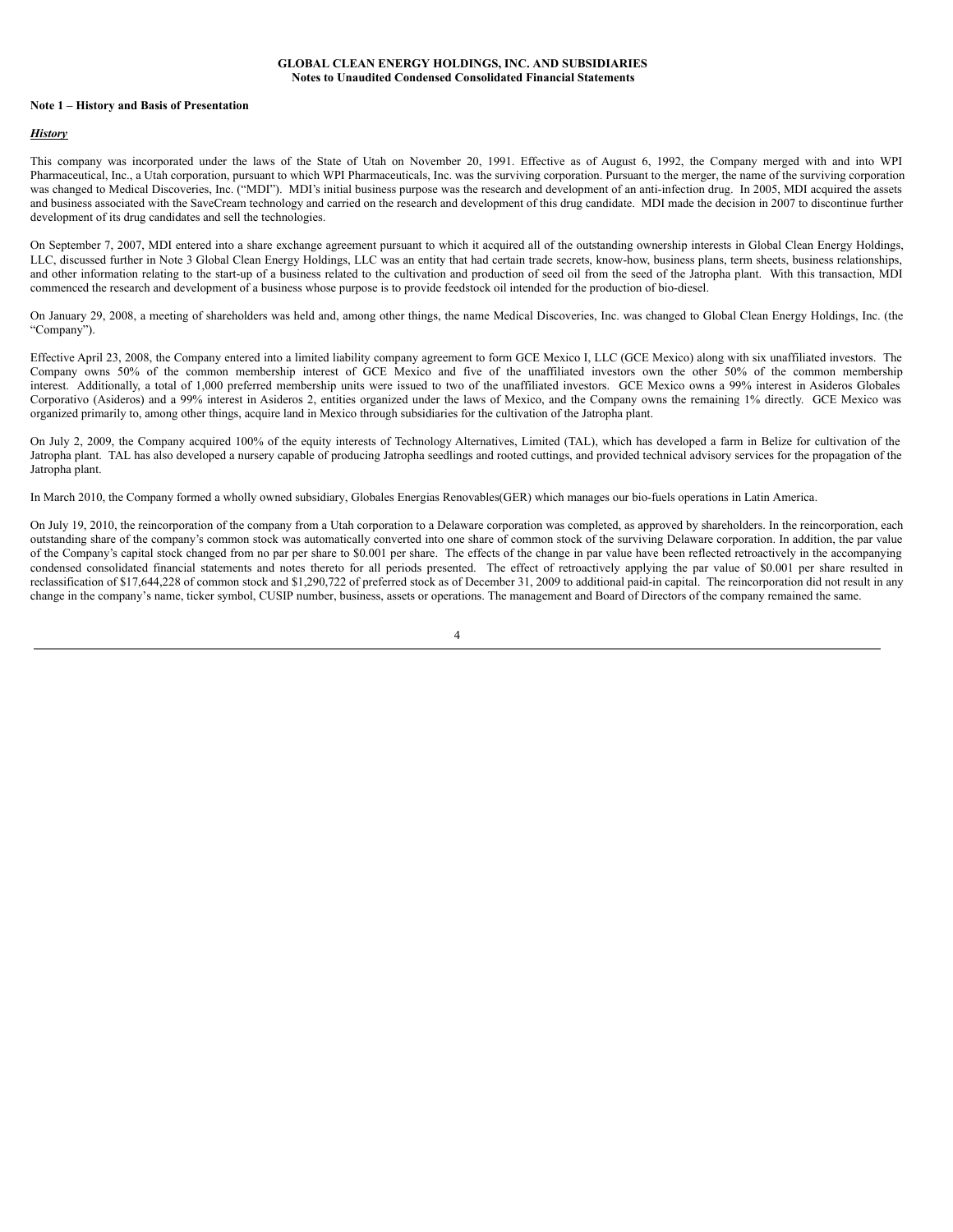#### *Principles of Consolidation*

The consolidated financial statements include the accounts of Global Clean Energy Holdings, Inc., its subsidiaries, and the variable interest entities of GCE Mexico, Asideros I, and Asideros 2. All significant intercompany transactions have been eliminated in consolidation.

Generally accepted accounting principles require that if an entity is the primary beneficiary of a variable interest entity (VIE), the entity should consolidate the assets, liabilities and results of operations of the VIE in its consolidated financial statements. Global Clean Energy Holdings, Inc. considers itself to be the primary beneficiary of GCE Mexico, Asideros I, and Asideros 2, and accordingly, has consolidated these entities since their formation beginning in April 2008, with the equity interests of the unaffiliated investors in GCE Mexico presented as Noncontrolling Interests in the accompanying condensed consolidated financial statements.

# *Unaudited Interim Condensed Consolidated Financial Statements*

The accompanying unaudited condensed consolidated financial statements have been prepared by the Company pursuant to the rules and regulations of the Securities and Exchange Commission. Certain information and footnote disclosures normally included in financial statements prepared in accordance with accounting principles generally accepted in the United States of America have been condensed or omitted pursuant to such rules and regulations. In the opinion of management, all adjustments and disclosures necessary for a fair presentation of these financial statements have been included and are of normal, recurring nature. These financial statements should be read in conjunction with the financial statements and notes thereto included in the Company's annual report on Form 10-K for the year ended December 31, 2010, as filed with the Securities and Exchange Commission. The results of operations for the three months ended March 31, 2011, may not be indicative of the results that may be expected for the year ending December 31, 2011.

# *Accounting for Agricultural Operations*

All costs incurred until the actual planting of the Jatropha Curcas plant are capitalized as plantation development costs, and are included in "Property and Equipment" on the balance sheet. Plantation development costs are being accumulated in the balance sheet during the development period and will be accounted for in accordance with accounting standards for Agricultural Producers and Agricultural Cooperatives. The direct costs associated with each farm and the production of the Jatropha revenue streams have been deferred and accumulated as a noncurrent asset, "Deferred Growing Costs", on the balance sheet. Other general costs without expected future benefits are expensed when incurred.

#### *Profit/Loss per Common Share*

Profit/Loss per share amounts are computed by dividing profit or loss applicable to the common shareholders of the Company by the weighted-average number of common shares outstanding during each period. Diluted profit or loss per share amounts are computed assuming the issuance of common stock for potentially dilutive common stock equivalents.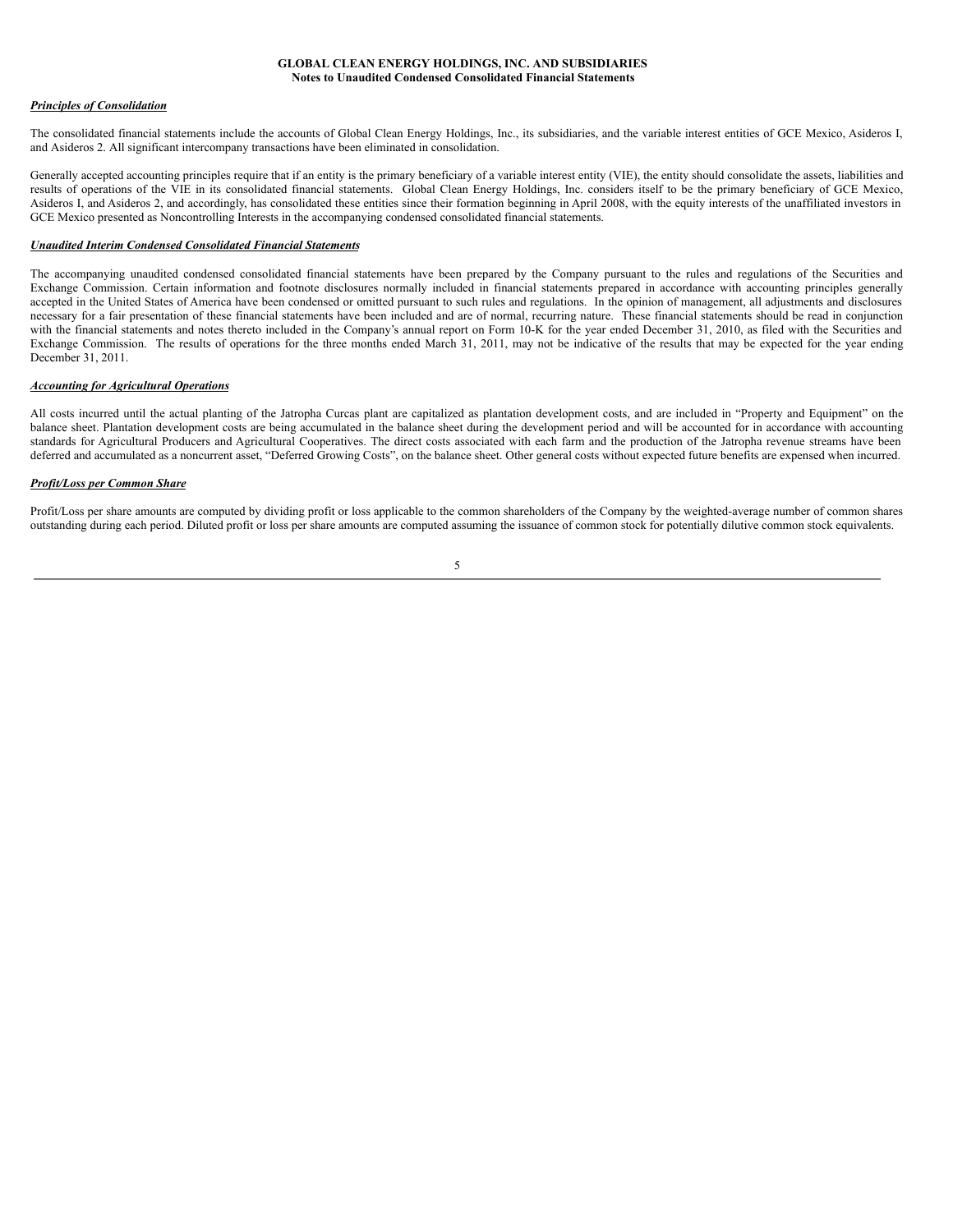All outstanding stock options, warrants, convertible notes, and convertible preferred stock are currently antidilutive and have been excluded from the calculations of diluted profit or loss per share at March 31, 2011 and 2010, as follows:

|                                               | March 31.     |             |  |
|-----------------------------------------------|---------------|-------------|--|
|                                               | 2011          | 2010        |  |
|                                               |               |             |  |
| Convertible notes                             | 19,028,671    | 19,028,671  |  |
| Convertible preferred stock - Series B        | 11,818,181    | 11,818,181  |  |
| Warrants                                      | 26,475,662    | 31,632,552  |  |
| Compensation-based stock options and warrants | 68,831,483    | 73,459,083  |  |
|                                               | 126, 153, 997 | 135,938,487 |  |

#### *Prior Period Reclassifications*

Certain December 31, 2010 balances have been reclassified in the accompanying condensed consolidated financial statements to conform to the March 31, 2011 presentation. These reclassifications had no effect on the December 31, 2010 total equity or net loss.

#### **Note 2 – Going Concern Considerations**

The accompanying unaudited condensed consolidated financial statements have been prepared assuming that the Company will continue as a going concern. As shown in the accompanying consolidated financial statements, the Company incurred a loss from continuing operations applicable to its common shareholders of \$181,683 and \$656,553 during the three-months period ended March 31, 2011 and during the year ended December 31, 2010 respectively, and has an accumulated deficit applicable to its common shareholders of \$27,137,906 at March 31, 2011. The Company also used cash in operating activities of \$893,728 and \$2,652,541 during the three-month period ended March 31, 2011 and during the year ended December 31, 2010, respectively. At March 31, 2011, the Company has negative working capital of \$5,003,897 and a stockholders' deficit attributable to its stockholders of \$3,241,211. These factors raise substantial doubt about the Company's ability to continue as a going concern.

The Company commenced its new business related to the cultivation and production of oil from the seed of the Jatropha plant in September 2007. Management plans to meet its cash needs through various means including securing financing, entering into joint ventures, and developing the new business model. In order to fund its new operations, the Company has received \$10,959,960 in capital contributions from the preferred membership interest in GCE Mexico I, LLC, has issued mortgages in the total amount of \$2,793,934 for the acquisition of land. The Company is developing the new business operation to participate in the rapidly growing bio-diesel industry. The Company continues to expect to be successful in this new venture, but there is no assurance that its business plan will be economically viable. The ability of the Company to continue as a going concern is dependent on that plan's success. The financial statements do not include any adjustments that might be necessary if the Company is unable to continue as a going concern.

#### **Note 3 – Jatropha Business Venture**

The Company entered into the bio-fuels business in 2007 by acquiring certain trade secrets, know-how, business plans, term sheets, business relationships, and other information relating to the cultivation and production of seed oil from the Jatropha plant for the production of bio-diesel, and by entering into certain employment agreements and property management agreements. Subsequent to entering into these transactions, the Company identified certain real property in Mexico it believed to be suitable for cultivating the Jatropha plant. During 2008, GCE Mexico acquired the land in Mexico for the cultivation of the Jatropha plant. In July 2009, the Company acquired TAL, which had developed a farm in Belize for cultivation of the Jatropha plant and provided technical advisory services for the propagation of the Jatropha plant. In March 2010, the Company formed Asideros 2, a Mexican corporation, which has acquired additional land in Mexico adjacent to the land acquired by Asideros. All of these transactions are described in further detail in Note 1 above and in the remainder of the notes.

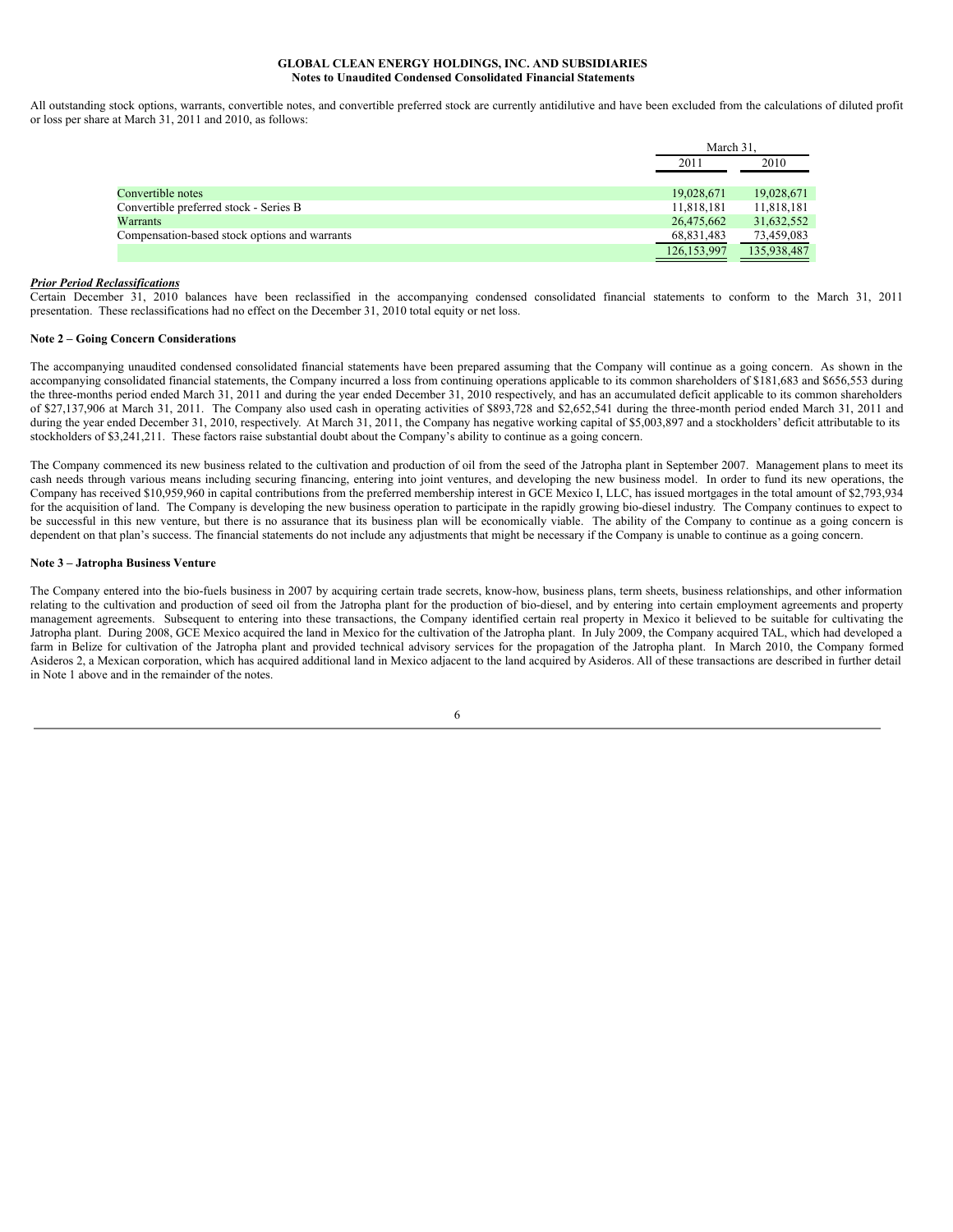#### **Share Exchange Agreement**

The Company entered into a share exchange agreement (the Global Agreement) pursuant to which the Company acquired all of the outstanding ownership interests in Global Clean Energy Holdings, LLC, a Delaware limited liability company (Global), on September 7, 2007 from Mobius Risk Group, LLC (Mobius) and from Richard Palmer (Mr. Palmer). Mr. Palmer owned a 13.33% equity interest in Mobius and became the Company's new President and Chief Operating Officer in September 2007 and its Chief Executive Officer in December 2007.

#### **Mobius Consulting Agreement**

Concurrent with the execution of the Global Agreement, the Company entered into a consulting agreement with Mobius pursuant to which Mobius agreed to provide consulting services to the Company in connection with the Company's new Jatropha biofuel feedstock business. The Company engaged Mobius as a consultant to obtain Mobius' experience and expertise in the feedstock/bio-diesel market to assist the Company and Mr. Palmer in developing this new line of operations for the Company. Mobius agreed to provide the following services to the Company: (i) manage and supervise a contemplated research and development program contracted by the Company and conducted by the University of Texas Pan American regarding the location, characterization, and optimal economic propagation of the Jatropha plant; and (ii) assist with the management and supervision of the planning, construction, and start-up of plant nurseries and seed production plantations in Mexico, the Caribbean or Central America.

The original term of the agreement was twelve months. Under the agreement, Mobius was required to supervise the hiring of certain staff to serve in management and operations roles of the Company, or to hire such persons to provide similar services to the company as independent contractors. Mobius' compensation for the services provided under the agreement was a monthly retainer of \$45,000. The Company also reimbursed Mobius for reasonable business expenses incurred in connection with the services provided. The Company terminated the agreement in July 2008, with the termination to become effective August 2008. The Company had recorded liabilities to Mobius of \$322,897 for accrued, but unpaid, compensation and costs as of March 31, 2011 and December 31, 2010. However, the Company disputes these charges, and the additional amounts that Mobius claims that it is owed, and is currently in litigation with Mobius to resolve this liability.

#### **LODEMO Agreement**

On October 15, 2007, the Company entered into a service agreement with Corporativo LODEMO S.A DE CV, a Mexican corporation (the LODEMO Group), to provide services related to the establishment, development, and day-to-day operations of the Company's Jatropha Business in Mexico. The Company had agreed to pay the LODEMO Group a fixed fee per year of \$60 per hectare of land planted and maintained with minimum payments based on 10,000 hectares of developed land, to follow a planned planting schedule. The Agreement had a 20-year term but could be terminated or modified earlier by the Company under certain circumstances. In June 2009, the scope of work previously performed by LODEMO was reduced and modified based upon certain labor functions being provided internally by the Company and by Asideros, the Company's Mexican subsidiary, on a go-forward basis. Under this agreement, the Company has paid the LODEMO Group or accrued \$624,329 during the year ended December 31, 2009, all of which was capitalized as plantation development costs. This agreement was cancelled in 2009. As of March 31, 2011 and as of December 31, 2010, the Company's financial statement reflect that it owes the LODEMO Group \$251,500 for accrued, but unpaid, compensation and cost. The Company disputes the total of these charges and is currently in discussions with LODEMO to resolve this liability.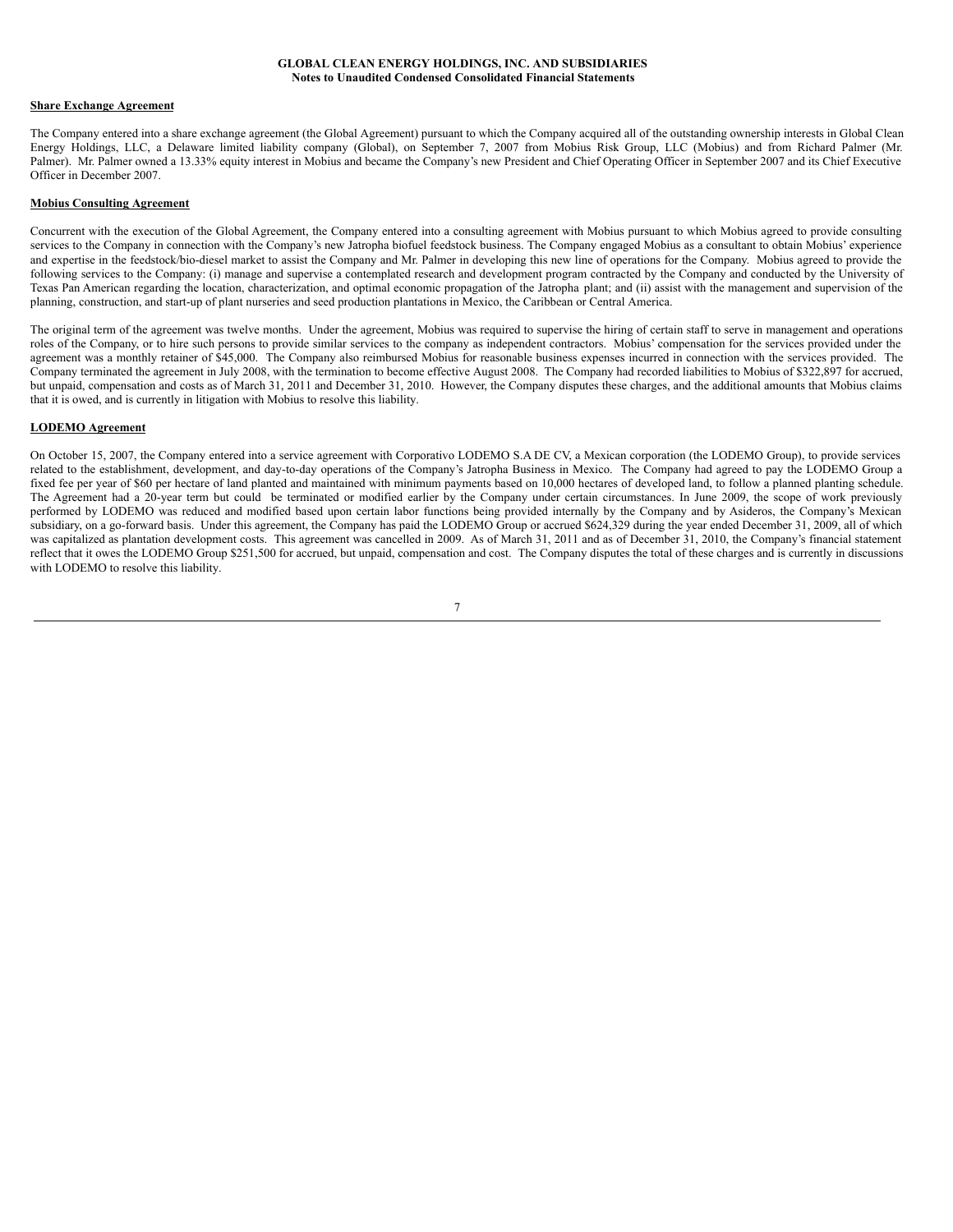#### **GCE Mexico I, LLC, Asideros 1, and Asideros 2**

GCE Mexico was organized primarily to facilitate the acquisition of approximately5,000 acres of farm land (the Jatropha Farm) in the State of Yucatan in Mexico to be used primarily for the (i) cultivation of *Jatropha curcas*, (ii) the marketing and sale of the resulting fruit, seeds, or pre-processed crudeJatropha oil, whether as biodiesel feedstock, biomass or otherwise, and (iii) the sale of carbon value, green fuel value, or renewable energy credit value (and other similar environmental attributes) derived from activities at the Jatropha Farm.

Under the LLC Agreement, the Company owns 50% of the issued and outstanding common membership units of GCE Mexico. The remaining 50% of the common membership units was issued to five of the Investors. The Company and the other owners of the common membership interest were not required to make capital contributions to GCE Mexico.

In addition, two of the Investors agreed to invest in GCE Mexico through the purchase of preferred membership units and through the funding of the purchase of land in Mexico. An aggregate of 1,000 preferred membership units were issued to these two Investors who each agreed to make capital contributions to GCE Mexico in installments and as required, funding the development and operations of the Jatropha Farm. The preferred members have made capital contributions of \$2,051,102 and \$704,652 during the threemonth periods ended March 31, 2011 and 2010, respectively, and total contributions of \$10,959,960 received by GCE Mexico from these Investors since the execution of the LLC Agreement. The LLC Agreement calls for additional contributions from the Investors, as requested by management and as required by the operation in 2011 and the following years. These Investors are entitled to earn a preferential 12% per annum cumulative compounded return on the cumulative balance of their preferred membership interest. The preferential return totaled \$302,135 and \$167,839 during the three-month periods ended March 31, 2011 and 2010, respectively, and totals \$1,754,879 since the execution of the LLC Agreement.

The two investors holding preferred membership units also directly funded the purchase by Asideros I of approximately 5,000 acres of land in the State of Yucatan in Mexico by the payment of \$2,051,282. The land was acquired in the name of Asideros I and Asideros I issued a mortgage in the amount of \$2,051,282 in favor of these two investors. These two investors also directly funded the purchase by Asideros 2 of approximately 3,700 acres of land adjacent to the land owned by Asideros I by the payment of \$742,652. The land was acquired in the name of Asideros 2 and Asideros 2 issued a mortgage in the amount of \$742,652 in favor of these two investors. These mortgages bear interest at the rate of 12% per annum, payable quarterly. The Board has directed that this interest shall continue to accrue until such time as the Board determines that there is sufficient cash flow to pay all accrued interest. The initial mortgage, including any unpaid interest, is due in April 2018. The second mortgage, including any unpaid interest, is due in February 2020.

The net income or loss of Asideros I and of Asideros 2 is allocated to its shareholders based on their respective equity ownership, which is 99% to GCE Mexico and 1% directly to the Company. GCE Mexico has no operations separate from its investments in Asideros I and Asideros 2. According to the LLC Agreement of GCE Mexico, the net loss of GCE Mexico is allocated to its members according to their respective investment balances. Accordingly, since the common membership interest did not make a capital contribution, all of the losses have been allocated to the preferred membership interest. The noncontrolling interest presented in the accompanying condensed consolidated balance sheets includes the carrying value of the preferred membership interests and of the common membership interests owned by the Investors, and exclude any common membership interest in GCE Mexico held by the Company.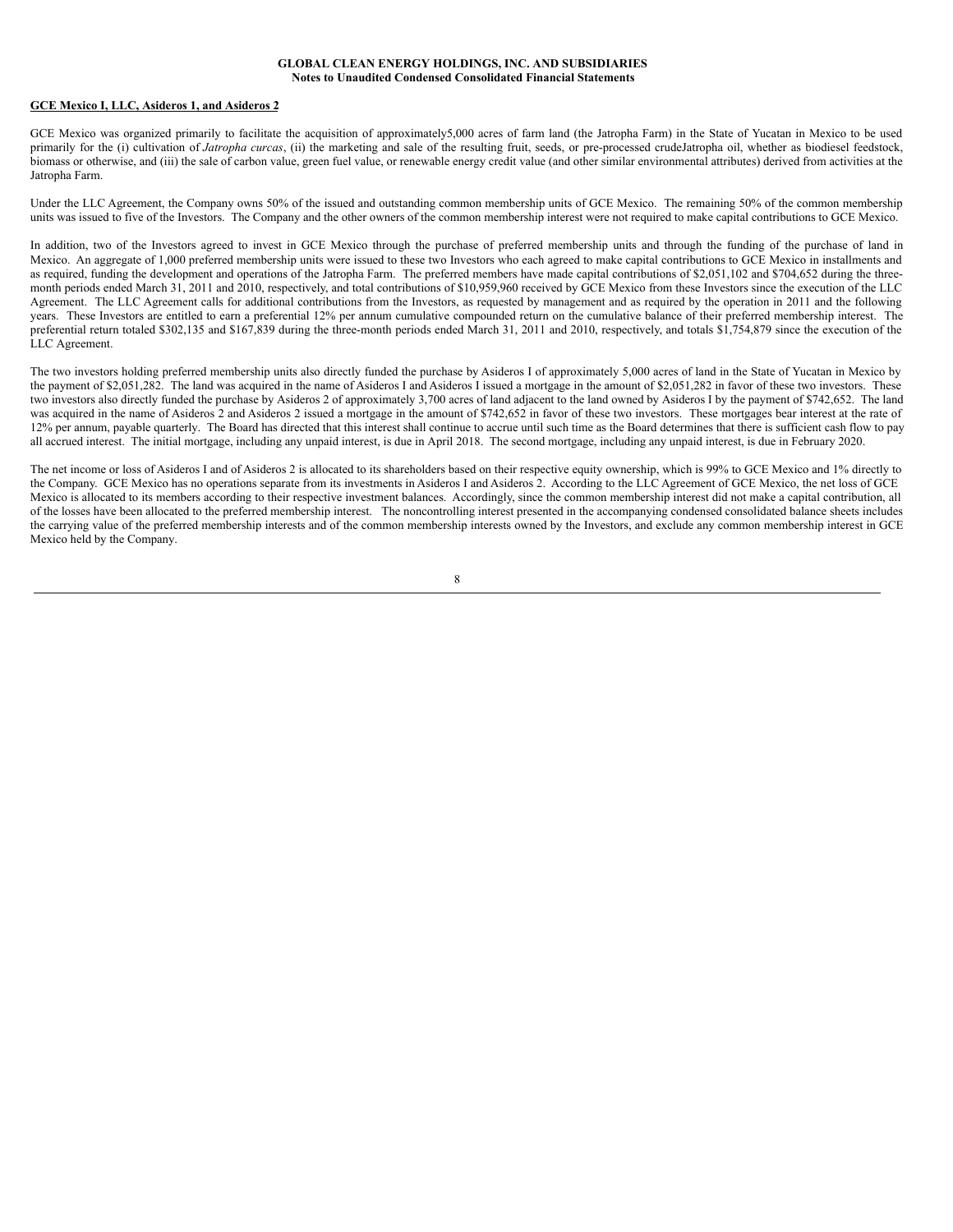#### **Technology Alternatives, Limited**

On October 29, 2008, the Company entered into a stock purchase agreement with the shareholders of TAL, a company formed under the laws of Belize in Central America. Subsequently, the terms and conditions of the stock purchase agreement were modified prior to closing. The closing was primarily delayed to allow TAL to complete all required conditions for the closing. On July 2, 2009, all closing requirements were completed and the Company consummated the stock purchase agreement by issuing 8,952,757 shares of its common stock in exchange for 100% of the equity interests of TAL. TAL owns approximately 400 acres of land and has developed a Jatropha farm in stages over the last three years for the cultivation of the Jatropha plant. TAL has also developed a nursery capable of producing Jatropha seeds, seedlings and rooted cuttings. During 2009, TAL commenced selling seeds, principally to GCE Mexico.

In connection with the acquisition, certain payables to the former shareholders of TAL were renegotiated and converted into promissory notes in the aggregate principal amount of \$516,139 Belize Dollars (US \$268,036 based on exchange rates in effect at July 2, 2009). These notes payable to shareholders were interest free through September 30, 2009, and then bear interest at 8% per annum through the maturity date. The notes are secured by a mortgage on the land and related improvements. The notes, plus any related accrued interest, were originally due on December 29, 2009, but the due date had been extended to July 15, 2011. TAL and/or the Company may prepay the notes at any time without penalty, and the Company is required to prepay the notes if and when it receives future funding in an amount that, in the Company's reasonable discretion, is sufficient to permit the prepayment of the notes without adversely affecting the Company's operations or financial condition.

During 2010, it was determined to cease the TAL operations, and the assets were transferred to Investment Held for Sale.

#### **Note 4 - Investment held for sale**

As all of TAL's nursery capabilities have since been transferred to the Company's other operations in Tizimin, Mexico and the Company is in the process of selling the land, the net assets have been reclassified as Investment Held for Sale at December 31, 2010; the promissory notes are netted against the net assets. The Net Assets, measured at fair value as of March 31, 2011 were \$565,473 Belize Dollars (US \$285,790 and US \$292,350 based on exchange rates in effect at March 31, 2011 and December 31, 2010, respectively).

#### **Note 5 – Property and Equipment**

Property and equipment are as follows:

|                                    | March 31.<br>2011 | December 31,<br>2010 |           |  |
|------------------------------------|-------------------|----------------------|-----------|--|
| Land                               | 2,523,971         | S                    | 2,435,722 |  |
| Plantation development costs       | 5,528,177         |                      | 4,805,940 |  |
| Plantation equipment               | 1,268,256         |                      | 1,108,467 |  |
| Office equipment                   | 131,575           |                      | 89,721    |  |
| Total cost                         | 9,451,979         |                      | 8,439,850 |  |
| Less accumulated depreciation      | (411,240)         |                      | (336,313) |  |
| <b>Property and equipment, net</b> | 9.040.739         |                      | 8,103,537 |  |

Commencing in June 2008, Asideros I purchased certain equipment for purposes of rapidly clearing the land, preparing the land for planting, and actually planting the Jatropha trees. The Company has capitalized farming equipment and costs related to the development of land for farm use in accordance with generally accepted accounting principles for accounting by agricultural producers and agricultural cooperatives. Plantation equipment is depreciated using the straight-line method over estimated useful lives of 5 to 15 years. Depreciation expense has been capitalized as part of plantation development costs through the date that the plantation becomes commercially productive. The initial plantations were deemed to be commercially productive on October 1, 2009, at which date the Company commenced the depreciation of plantation development costs over estimated useful lives of 10 to 35 years, depending on the nature of the development. Developments and other improvements with indefinite lives are capitalized and not depreciated. Other developments that have a limited life and intermediate-life plants that have growth and production cycles of more than one year are being depreciated over their useful lives once they are placed in service. The land, plantation development costs, and plantation equipment are located in Mexico and in Belize.

 $\overline{Q}$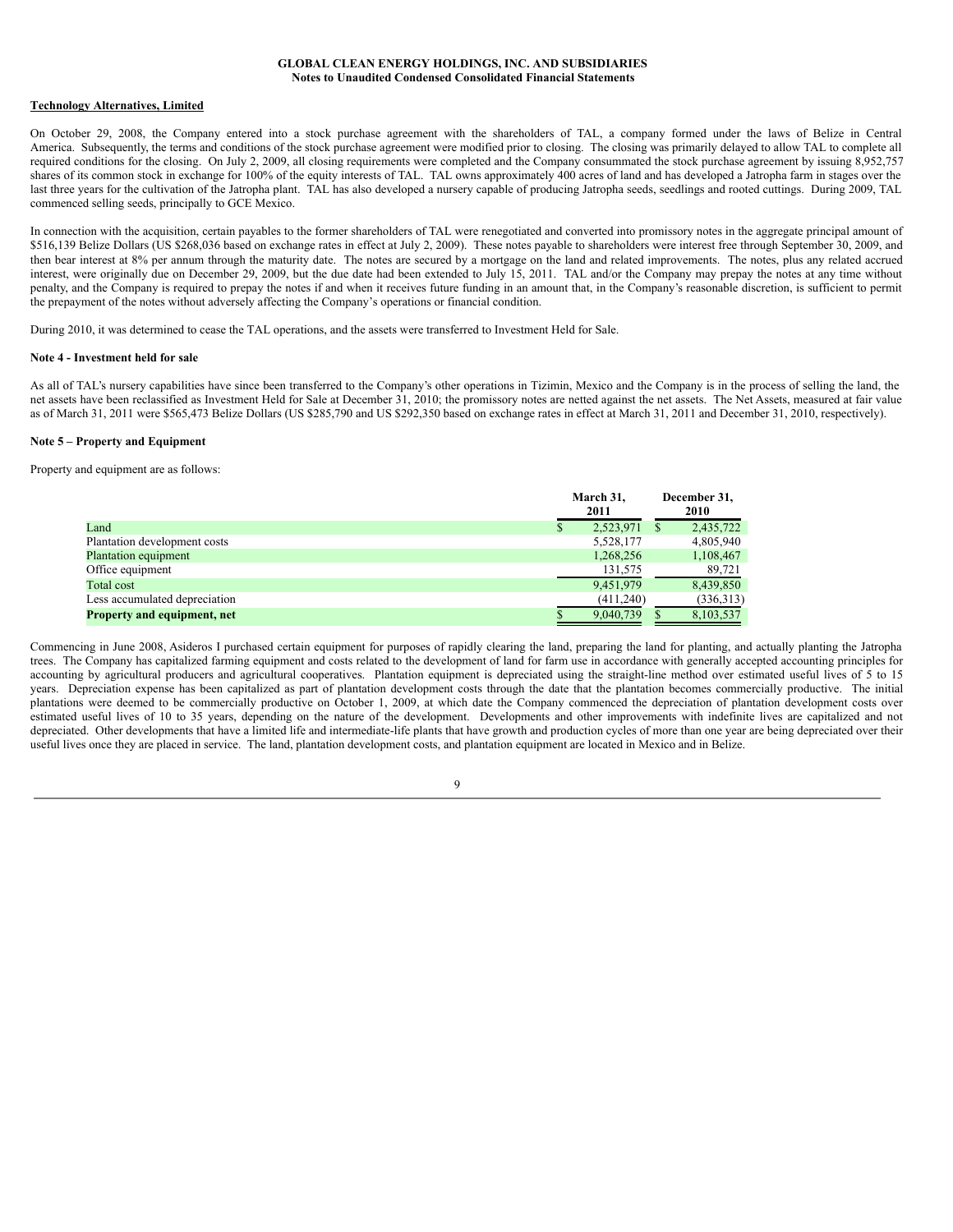#### **Note 6 – Accrued Payroll and Payroll Taxes**

A significant portion of accrued payroll and payroll taxes relates to unpaid compensation for officers and directors that are no longer affiliated with the Company. Accrued payroll taxes will become due upon payment of the related accrued compensation. Accrued payroll and payroll taxes are composed of the following:

|                                                                                                     | March 31.   |    | December 31, |
|-----------------------------------------------------------------------------------------------------|-------------|----|--------------|
|                                                                                                     | 2011        |    | 2010         |
| Accrued payroll, vacation, and related payroll taxes for current officers                           | \$1.054.346 | S. | 1,102,176    |
| Former Chief Executive Officer, resigned 2007, including \$500,000 under the Release and Settlement |             |    |              |
| Agreement                                                                                           | 570,949     |    | 570.949      |
| Other former officers and directors                                                                 | 77.750      |    | 77.750       |
| Accrued payroll taxes on accrued compensation to former officers and directors                      | 25.590      |    | 25,590       |
| Accrued payroll and payroll taxes                                                                   | 1.728.635   |    | 1.776.465    |

On August 31, 2007, the Company entered into a Release and Settlement Agreement with Judy Robinett, the Company's then-current Chief Executive Officer. Under the agreement, Ms. Robinett agreed to, among other things, assist the Company in the sale of its legacy assets and complete the preparation and filing of the delinquent reports to the Securities and Exchange Commission. Under the agreement, Ms. Robinett agreed to (i) forgive her potential right to receive \$1,851,805 in accrued and unpaid compensation, unaccrued and pro-rata bonuses, and severance pay and (ii) the cancellation of stock options to purchase 14,000,000 shares of common stock at an exercise price of \$0.02 per share. In consideration for her services, the forgiveness of the foregoing cash payments, the cancellation of the stock options, and settlement of other issues, the Company agreed to, among other things, to pay Ms. Robinett \$500,000 upon the receipt of the cash payment under the agreement to sell the SaveCream Assets to Eucodis Pharmaceuticals Forschungs und Entwicklungs GmbH (Eucodis). Pursuant to this agreement, Ms. Robinett resigned on December 21, 2007. Despite the Company's efforts, the sale to Eucodis was never completed and Eucodis has since ceased operations. Accordingly, the conditions precedent to make the \$500,000 payment from the Eucodis proceeds described above has not been fulfilled, i.e., the Company's sale of the SaveCream Assets to Eucodis did not occur, and the Company does not believe that Ms. Robinett is entitled to this payment. Furthermore, the Company subsequently sold the SaveCream Assets to an unaffiliated third party on November 16, 2009.

There is an accrual of Director's fees included in the Accounts Payable balance as of March 31, 2011 and December 31, 2010 of \$173,000 and \$155,000, respectively.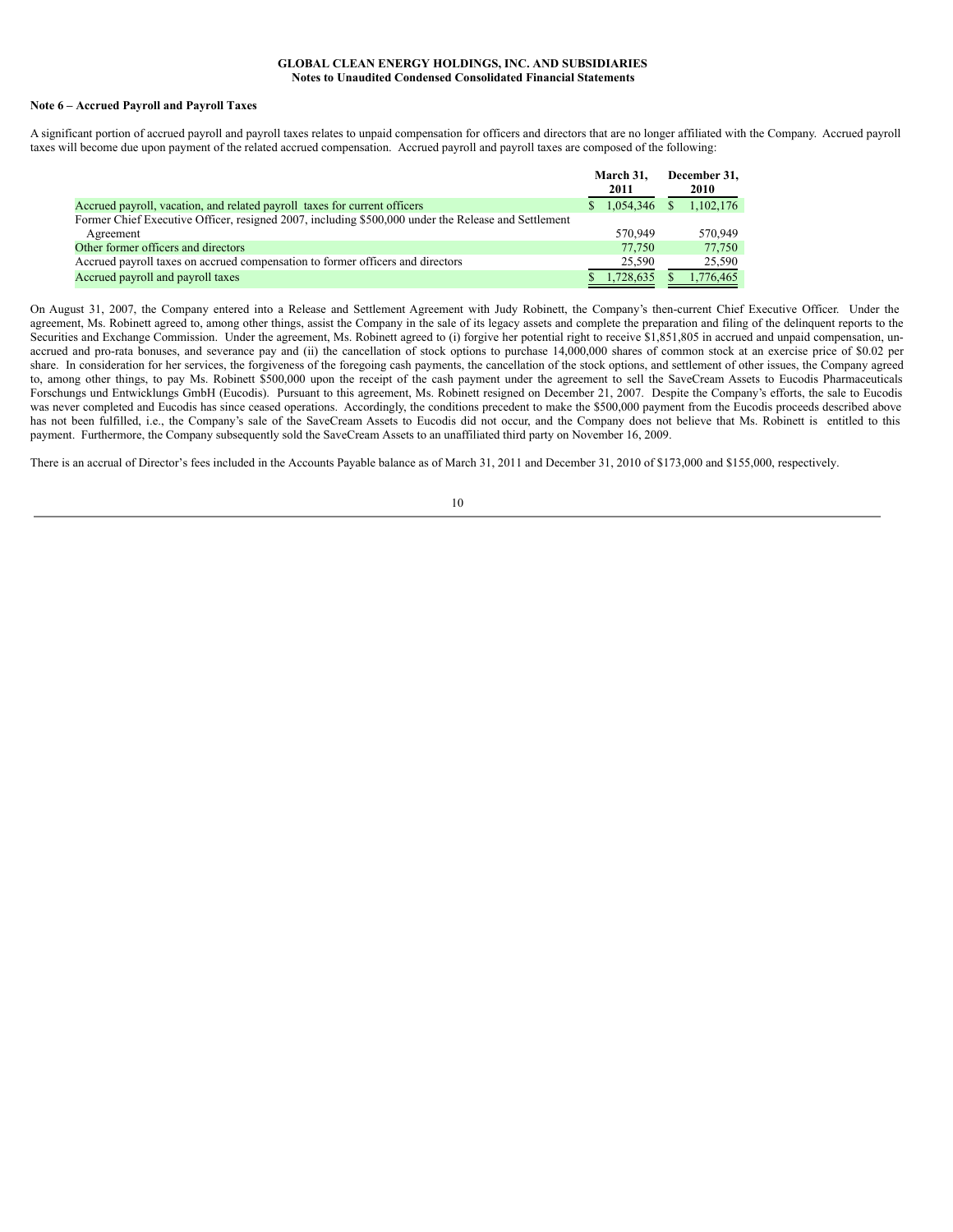#### **Note 7 – Debt**

#### **Notes Payable to Shareholders**

The Company has notes payable to certain shareholders in the aggregate amount of \$26,000 at March 31, 2011 and December 31, 2010. The notes originated between 1997 and 1999, bear interest at 12%, are unsecured, and are currently in default. Accrued interest on the notes totaled \$44,065 and \$43,278 at March 31, 2011 and December 31, 2010, respectively.

As more fully disclosed in Note 3 the Company has promissory notes to the former shareholders of TAL in the amount of \$526,462 Belize dollars, (US \$266,074 based on exchange rates in effect at March 31, 2011), including capitalized interest of \$10,322 Belize Dollars. These notes payable to shareholders were interest free through September 30, 2009, and then bear interest at 8% per annum through the maturity date. The notes are secured by a mortgage on the land and related improvements. The notes, plus any related accrued interest, were originally due on December 29, 2009, but the due date has been extended to July 15, 2011.

### **Convertible Notes Payable**

In March 2010, the Company entered into a securities purchase agreement with the preferred members of GCE Mexico pursuant to which the Company issued senior unsecured convertible promissory notes in the original aggregate principal amount of \$567,000 and warrants to acquire an aggregate of 1,890,000 shares of the Company's common stock. The Convertible Notes mature on the earlier of (i) March 16, 2012, or (ii) upon written demand of payment by the note holders following the Company's default thereunder. The maturity date of the Convertible Notes may be extended by written notice made by the note holders at any time prior to March 16, 2012. Interest accrues on the convertible notes at a rate of 5.97% per annum, and is payable quarterly in cash, in arrears, on each three-month anniversary of the issuance of the convertible notes. The Company may at its option, in lieu of paying interest in cash, pay interest by delivering a number of unregistered shares of its common stock equal to the quotient obtained by dividing the amount of such interest by the arithmetic average of the volume weighted average price for each of the five consecutive trading days immediately preceding the interest payment date. At any time following the first anniversary of the issuance of the Convertible Notes, at the option of the note holders, the outstanding balance thereof (including unpaid interest) may be converted into shares of the Company's common stock at a conversion price equal to \$0.03. The conversion price may be adjusted in connection with stock splits, stock dividends and similar events affecting the Company's capital stock. The convertible notes rank senior to all other indebtedness of the Company, and thereafter will remain senior or pari passu with all accounts payable and other similar liabilities incurred by the Company in the ordinary course of business. The Company may not prepay the convertible notes without the prior consent of the Investors.

The warrants have an exercise price of \$0.03 per share and the exercise price of the warrants may be adjusted in connection with stock splits, stock dividends and similar events affecting the Company's capital stock. The warrants expire on March 16, 2013. The fair value of the warrants was immaterial, accordingly, all of the proceeds from the issuance of the debt were allocated to the Convertible Notes. The Company used substantially all of the proceeds received from the sale of the convertible promissory notes to repay, in full, an outstanding promissory note in the amount of \$475,000, plus accrued interest of \$81,909.

The Company has other convertible notes payable to certain individuals in the aggregate amount of \$193,200 at March 31, 2011 and December 31, 2010. The notes originated in 1996, bear interest at 12%, are unsecured, and are currently in default. Each \$1,000 note is convertible into 667 shares of the Company's common stock. Accrued interest on the convertible notes totaled \$300,884 and \$295,167 at March 31, 2011 and December 31, 2010, respectively.

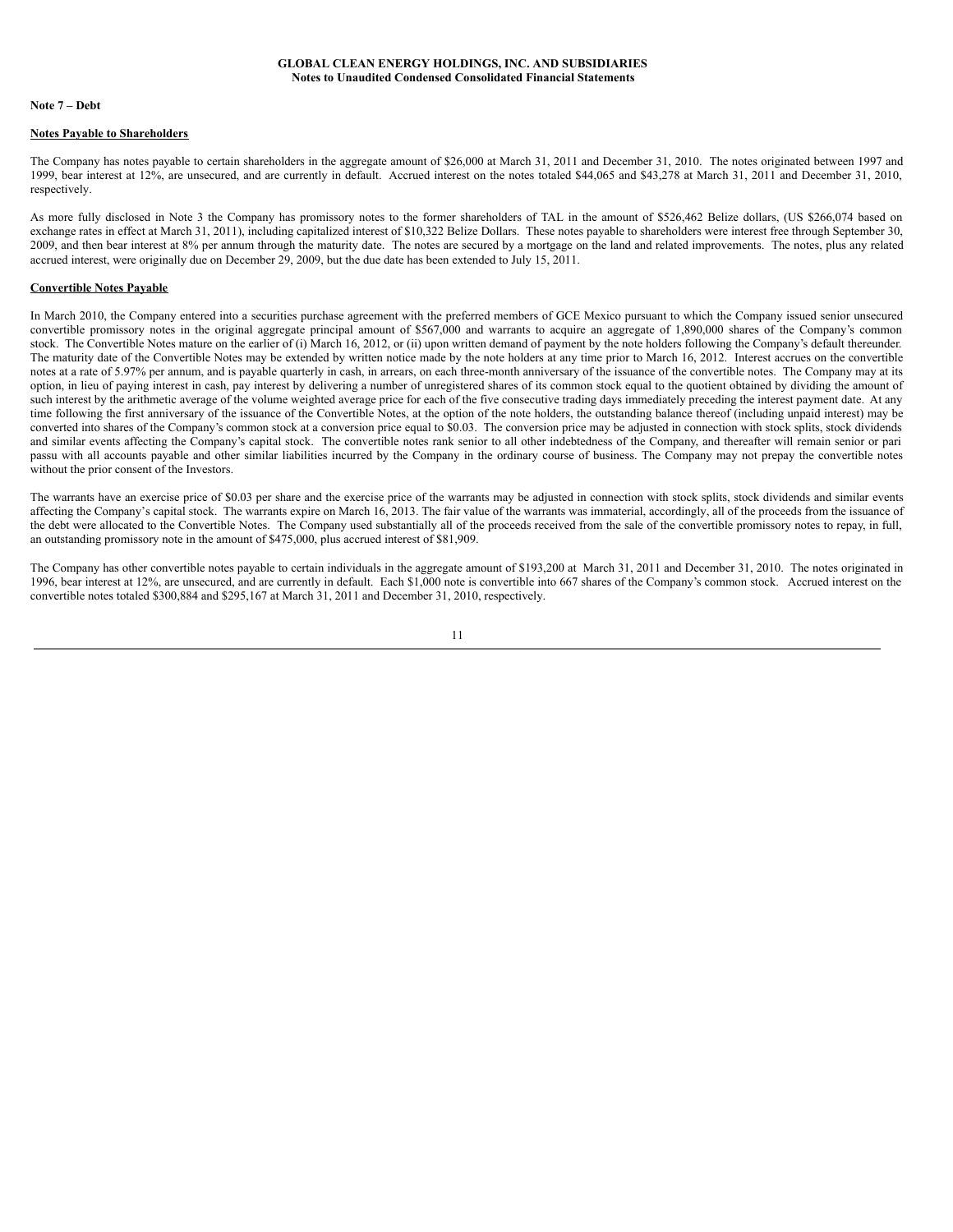#### **Note 8 – Changes in Equity (Deficit)**

A summary of the composition of Equity (Deficit) of the Company at March 31, 2011 and 2010 , and the changes during the three months then ended is presented in the following table:

|                                                                | <b>Total Global Clean</b><br>Holdings, Inc.<br>stockholders'<br>equity (deficit) | Noncontrolling<br>interest | <b>Total equity</b><br>(deficit) |  |
|----------------------------------------------------------------|----------------------------------------------------------------------------------|----------------------------|----------------------------------|--|
| Balance at December 31, 2010                                   | $(3,084,518)$ \$<br>\$                                                           | 4,241,945                  | 1,157,427<br>-S                  |  |
| Issuance of common stock                                       |                                                                                  |                            |                                  |  |
| Capital contribution from noncontrolling interest              | $\blacksquare$                                                                   | 2,051,102                  | 2,051,102                        |  |
| Share-based compensation                                       | 48,188                                                                           |                            | 48,188                           |  |
| Accrual of preferential return for the noncontrolling interest | $\overline{\phantom{0}}$                                                         | (302, 135)                 | (302, 135)                       |  |
| Net loss                                                       | (204, 476)                                                                       | (374, 190)                 | (578, 666)                       |  |
| Other comprehensive loss                                       | (405)                                                                            | 296,800                    | 296,395                          |  |
| Balance at March 31, 2011                                      | (3,241,211)                                                                      | 5,913,522<br>S.            | 2,672,311<br>S.                  |  |
|                                                                | <b>Total Global Clean</b><br>Holdings, Inc.<br>stockholders'<br>equity (deficit) | Noncontrolling<br>interest | <b>Total equity</b><br>(deficit) |  |
| Balance at December 31, 2009                                   | \$<br>$(3,078,412)$ \$                                                           | 2,485,792                  | (592, 620)                       |  |
| Issuance of common stock                                       | 500 000                                                                          |                            | 500 000                          |  |

| Balance at December 31, 2009                                   | (3.078, 412)     | 2,485,792                | (592, 620) |
|----------------------------------------------------------------|------------------|--------------------------|------------|
| Issuance of common stock                                       | 500,000          | -                        | 500,000    |
| Capital contribution from noncontrolling interest              | . .              | 704,652                  | 704,652    |
| Share-based compensation                                       | 16.990           | $\overline{\phantom{a}}$ | 16.990     |
| Accrual of preferential return for the noncontrolling interest | . .              | (167, 839)               | (167, 839) |
| Net loss                                                       | (382, 378)       | (401, 297)               | (783, 675) |
| Other comprehensive loss                                       | 2,567            | 274,004                  | 276,571    |
|                                                                |                  |                          |            |
| Balance at March 31, 2010                                      | $(2,941,233)$ \$ | 2,895,312                | (45, 921)  |

#### **Common Stock**

On March 30, 2010 the Company entered into a stock purchase agreement whereby the Company agreed to issue and sell 25,000,000 shares of the Company's common stock at a price of \$0.02 per share, for an aggregate purchase price of \$500,000, which was paid in cash.

#### **Note 9 – Stock Options and Warrants**

#### *Stock Options and Compensation-Based Warrants*

The Company has three incentive stock option plans wherein 44,000,000 shares of the Company's common stock are reserved for issuance there under. As further explained in Note 10 to these condensed consolidated financial statements, the Company granted stock options during the year ended December 31, 2010 to acquire 12,000,000 shares of the Company's common stock to the Company's Chief Executive Officer. During the year ended December 31, 2010, the Company also issued compensation-based stock warrants to an investment banking firm to acquire 7,700,000 shares of the Company's common stock at \$0.0325 per share, and compensation-based warrants to purchase 250,000 shares of common stock to a law firm. Effective April 1, 2010, the Company appointed Martin Wenzel to its board of directors. Mr. Wenzel was granted an option to purchase 500,000 shares of the Company's common stock at an exercise price of \$0.01 per share. The option vests over ten equal monthly installments commencing May 1, 2010 and expires on April 1, 2015.

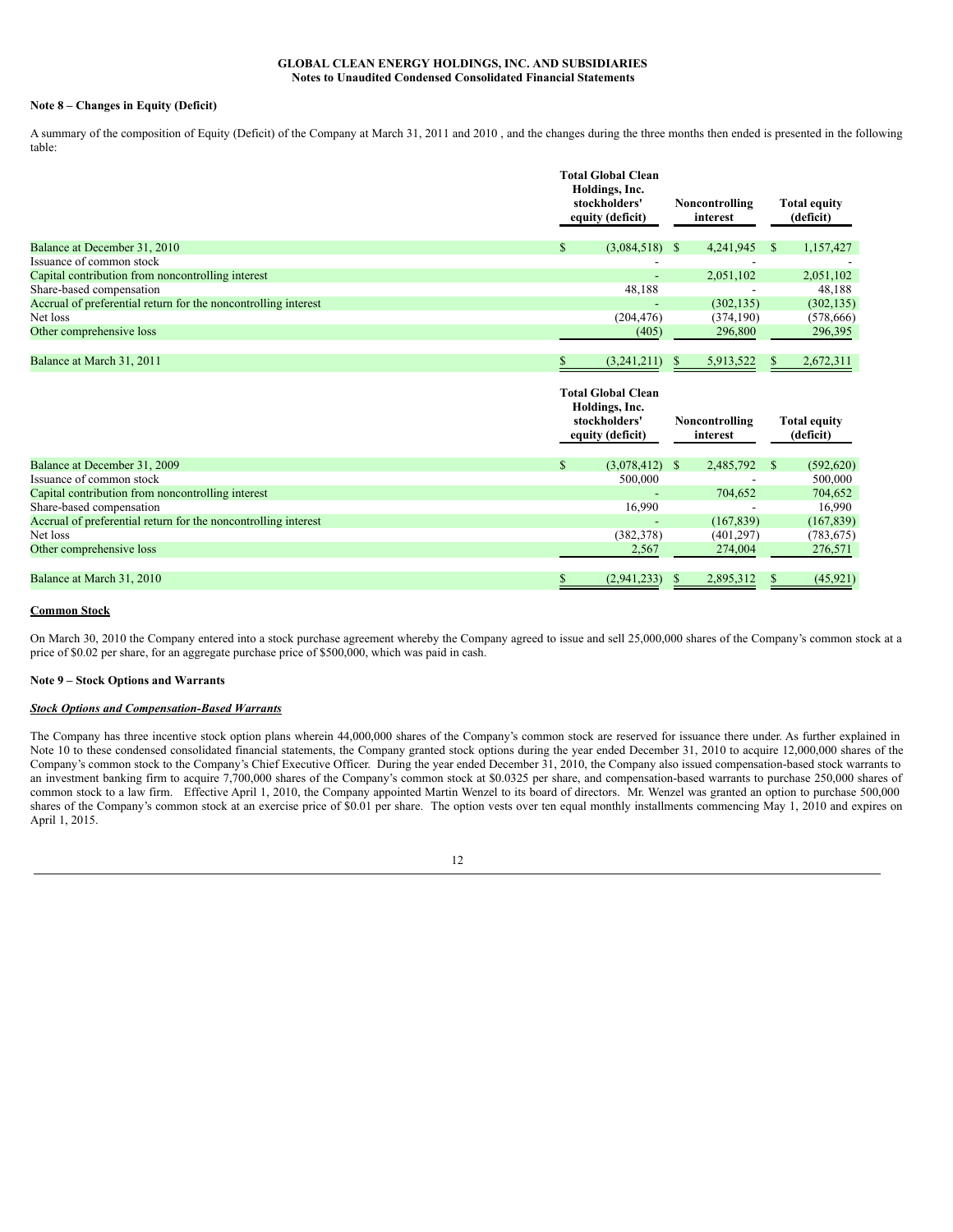On July 19, 2010, the stockholders approved the 2010 Stock Incentive Plan. The granting of options and other stock awards is an important incentive tool for the Company's employees, officers and directors. The 2010 Plan provides a means by which employees, directors and consultants of the Company may be given an opportunity to benefit from increases in the value of our common stock, and to attract and retain the services of such persons. All of our employees, directors and consultants are eligible to participate in the 2010 Plan. The total number of shares of common stock which may be offered, or issued as restricted stock or on the exercise of options or Stock Appreciation Rights (SARs) under the Plan shall not exceed twenty million (20,000,000) shares of common stock. The shares subject to an option or SAR granted under the Plan that expire, terminate or are cancelled unexercised shall become available again for grants under this Plan. If shares of restricted stock awarded under the Plan are forfeited to the Company or repurchased by the Company, the number of shares forfeited or repurchased shall again be available under the Plan. Where the exercise price of an option is paid by means of the optionee's surrender of previously owned shares of common stock or the Company's withholding of shares otherwise issuable upon exercise of the option as may be permitted herein, only the net number of shares issued and which remain outstanding in connection with such exercise shall be deemed "issued" and no longer available for issuance under this Plan. No eligible person shall be granted options or other awards during any twelve-month period covering more than Five Hundred Thousand (500,000) shares of common stock.

No income tax benefit has been recognized for share-based compensation arrangements. The Company has recognized plantation development costs totaling \$124,565 related to a liability that was satisfied by the issuance of warrants in 2008. Otherwise, no share-based compensation cost has been capitalized in the condensed consolidated balance sheet.

A summary of the status of options and compensation-based warrants at March 31, 2011, and changes during the three months then ended is presented in the followingtable:

|                                  | <b>Shares</b><br>Under<br>Option | Weighted<br>Average<br><b>Exercise</b><br>Price | Weighted<br>Average<br>Remaining<br>Contractual<br>Life | Aggregate<br>Intrinsic<br>Value |  |  |
|----------------------------------|----------------------------------|-------------------------------------------------|---------------------------------------------------------|---------------------------------|--|--|
| Outstanding at December 31, 2010 | 69,531,483                       | 0.03<br>$\mathbb{S}$                            | 5.1 years \$                                            | 450,970                         |  |  |
| Granted                          | ۰                                |                                                 |                                                         |                                 |  |  |
| Exercised                        | $\overline{\phantom{a}}$         |                                                 |                                                         |                                 |  |  |
| Expired                          | (700,000)                        | 0.05                                            |                                                         |                                 |  |  |
| Outstanding at March 31, 2011    | 68,831,483                       | 0.03<br>$\mathbb{S}$                            | 5 years \$                                              | 186,833                         |  |  |
|                                  |                                  |                                                 |                                                         |                                 |  |  |
| Exercisable at March 31, 2011    | 54,993,983                       | <sup>\$</sup><br>0.03                           | 4.1 years $$$                                           | 169,646                         |  |  |

At March 31, 2011, options to acquire 80,000 shares of common stock have no stated contractual life. The fair value of other stock option grants and compensation-based warrants is estimated on the date of grant or issuance using the Black-Scholes option pricing model. No options or warrants were issued in the three-month period ended March 31, 2011. The expected life of stock options represents the period of time that the stock options granted are expected to be outstanding prior to exercise. The expected volatility is based on the historical price volatility of the Company's common stock. The risk-free interest rate represents the U.S. Treasury constant maturities rate for the expected life of the related stock options. The dividend yield represents anticipated cash dividends to be paid over the expected life of the stock options. The intrinsic values are based on a March 31, 2011 closing price of \$0.021 per share.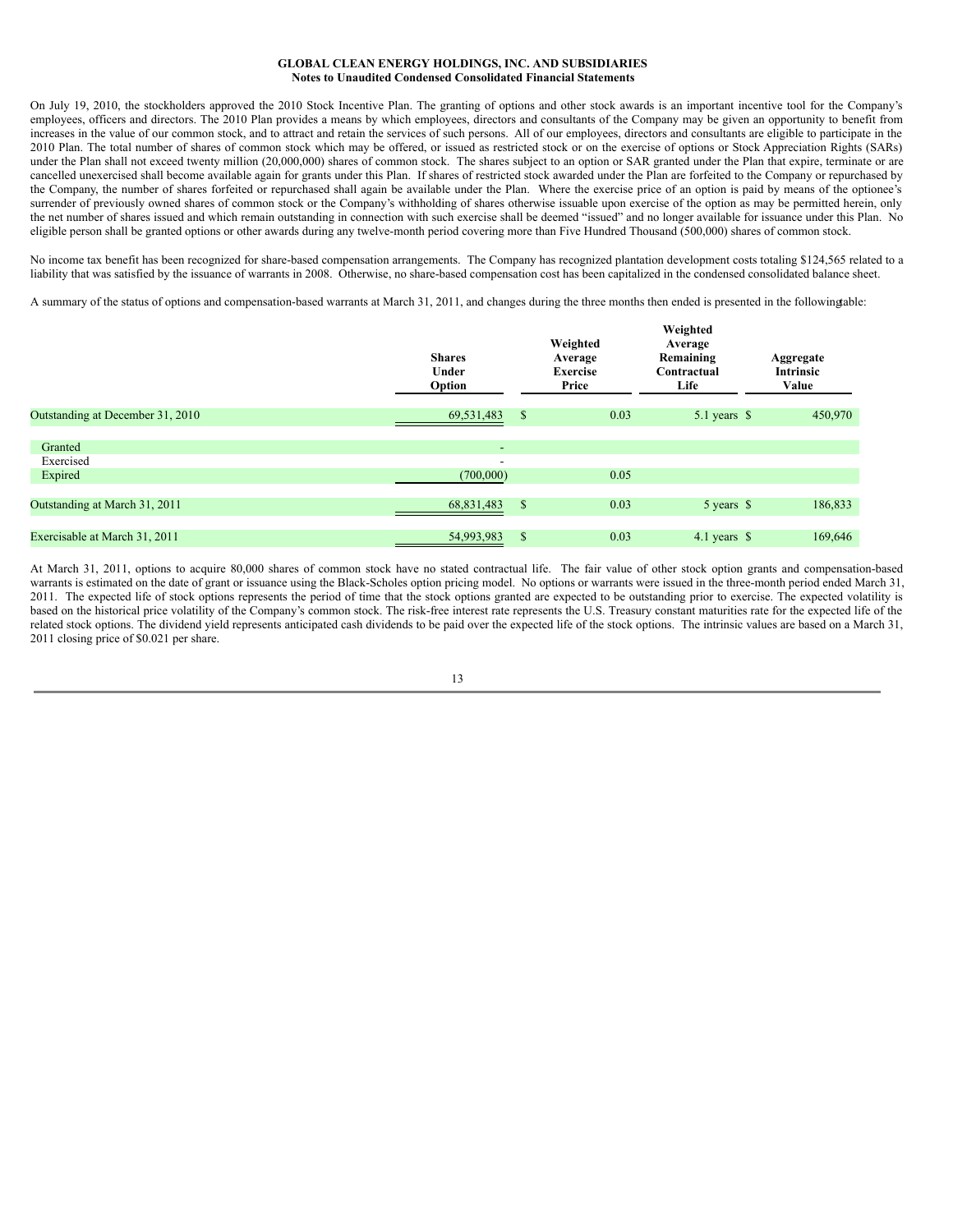Share-based compensation from all sources recorded during the three months ended March 31, 2011 and 2010 was \$48,188 and \$16,990, respectively, and is reported as general and administrative expense in the accompanying condensed consolidated statements of operations. As of March 31, 2011, there is approximately \$14,500 of unrecognized compensation cost related to stock-based payments that will be recognized over a weighted average period of approximately 0.6 years.

# *Stock Warrants*

A summary of the status of the warrants outstanding at March 31, 2011, and changes during the three months then ended is presented in the following table:

|                                  | <b>Shares</b><br>Under<br>Warrant | Weighted<br>Average<br><b>Exercise</b><br>Price |      |
|----------------------------------|-----------------------------------|-------------------------------------------------|------|
| Outstanding at December 31, 2010 | 26,475,662 \$                     |                                                 | 0.01 |
|                                  |                                   |                                                 |      |
| <b>Issued</b>                    | $\overline{\phantom{a}}$          |                                                 |      |
| Exercised                        | -                                 |                                                 |      |
| Expired                          |                                   |                                                 |      |
|                                  |                                   |                                                 |      |
| Outstanding at March 31, 2011    | 26,475,662                        | S                                               | 0.01 |

### **Note 10 – Employment Agreement**

On March 16, 2010, the Company and Richard Palmer, the Company's Chief Executive Officer, entered into an amendment of Mr. Palmer's employment agreement originally entered into in September 2007. Pursuant to the amendment, the Company extended the term of Mr. Palmer's employment as the Company's President, Chief Executive Officer and Chief Operating Officer for an additional two years through September 30, 2012. Thereafter, the term of employment shall automatically renew for successive one-year periods unless otherwise terminated by either party 90 days before the renewal period. In connection with the amendment, the Company granted Mr. Palmer an option to purchase up to 12,000,000 shares of the Company's common stock at an exercise price of \$0.02, subject to the Company's achievement of certain market capitalization goals. According to the terms of the option, the option to purchase up to 6,000,000 shares vests when the Company's market capitalization first reaches \$30 million and the option to purchase the other 6,000,000 shares vests when the Company's market capitalization first reaches \$60 million. The option expires on March 16, 2020, ten years after the date of amendment. The remaining terms of the original employment agreement remain in effect.

#### **Note 11 - Discontinued Operations**

Pursuant to accounting rules for discontinued operations, the Company has classified all gain, revenue and expense related to the operations, assets, and liabilities of its biopharmaceutical business as discontinued operations. For the three-month period ended March 31, 2011 and year ended December 31, 2010, Income from Discontinued Operations consists of the foreign currency transaction gains related to current liabilities associated with the discontinued operations that are denominated in Euros.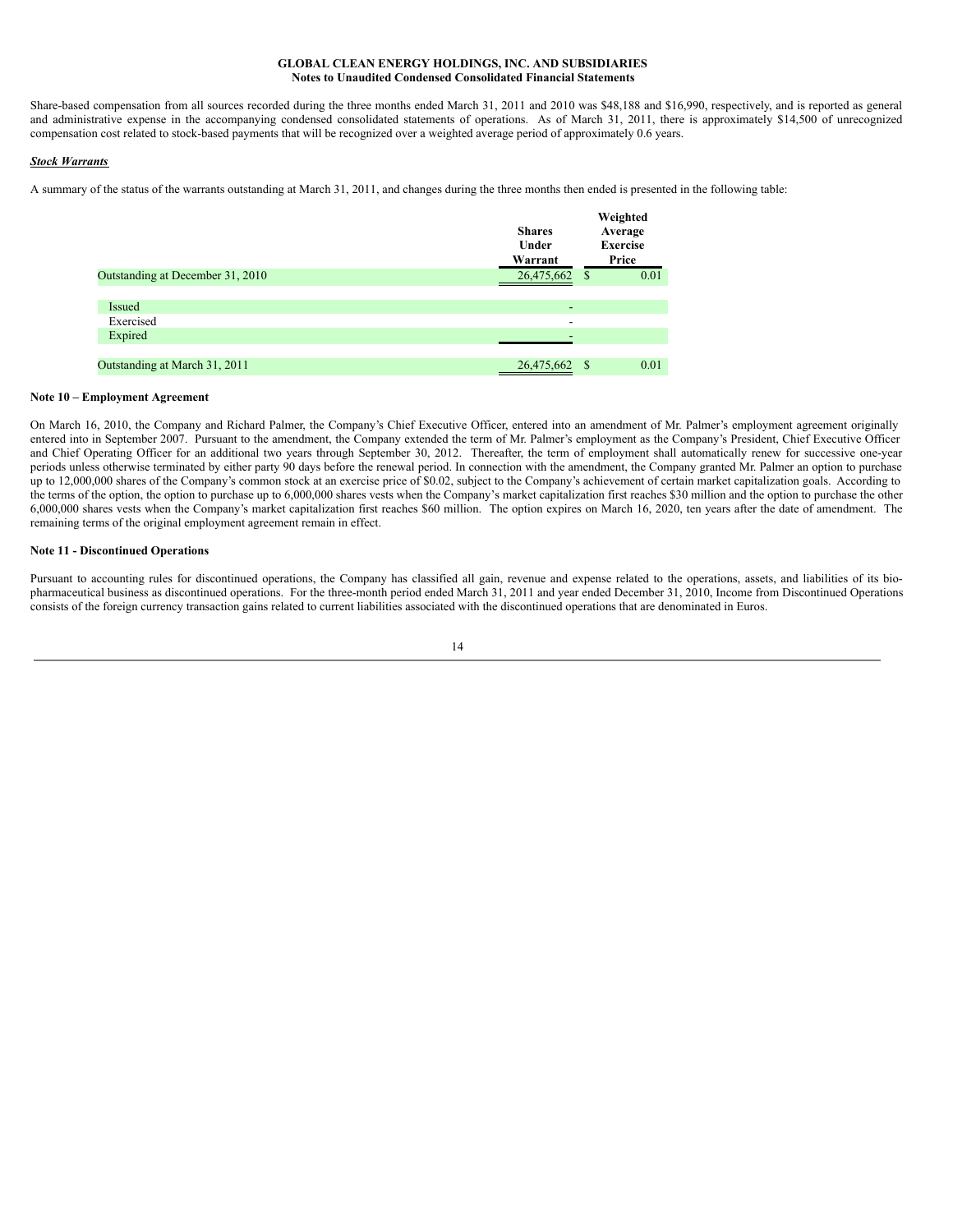#### **ITEM 2. MANAGEMENTS' DISCUSSION AND ANALYSIS OF FINANCIAL CONDITION AND RESULTS OF OPERATIONS.**

This Report, including any documents which may be incorporated by reference into this Report, contains "Forward-Looking Statements" within the meaning of Section 27A of the Securities Act of 1933, as amended, and Section 21E of the Securities Exchange Act of 1934, as amended. All statements other than statements of historical fact are "Forward-Looking Statements" for purposes of these provisions, including our plans to cultivate, produce and market non-food based feedstock for applications in the bio-fuels market, any projections of revenues or other financial items, any statements of the plans and objectives of management for future operations, any statements concerning proposed new products or services, any statements regarding future economic conditions or performance, and any statements of assumptions underlying any of the foregoing. All Forward-Looking Statements included in this document are made as of the date hereof and are based on information available to us as of such date. We assume no obligation to update any Forward-Looking Statement. In some cases, Forward-Looking Statements can be identified by the use of terminology such as "may," "will," "expects," "plans," "anticipates," "intends," "believes," "estimates," "potential," or "continue," or the negative thereof or other comparable terminology. Although we believe that the expectations reflected in the Forward-Looking Statements contained herein are reasonable, there can be no assurance that such expectations or any of the Forward-Looking Statements will prove to be correct, and actual results could differ materially from those projected or assumed in the Forward-Looking Statements. Future financial condition and results of operations, as well as any Forward-Looking Statements are subject to inherent risks and uncertainties, including any other factors referred to in our press releases and reports filed with the Securities and Exchange Commission. All subsequent Forward-Looking Statements attributable to the company or persons acting on its behalf are expressly qualified in their entirety by these cautionary statements. Additional factors that may have a direct *bearing on our operating results are described under "Risk Factors" and elsewhere in this report.*

#### **Introductory Comment**

Throughout this Quarterly Report on Form 10-Q, the terms "GCEH," "we," "us," "our," and "our company" refer to Global Clean Energy Holdings, Inc., a Delaware corporation (which used to be a Utah corporation until July 19, 2010), formerly known as Medical Discoveries, Inc., and, unless the context indicates otherwise, also includes: (i) MDI Oncology, Inc., a Delaware corporation, and a wholly-owned subsidiary; (ii) Global Clean Energy Holdings LLC, a wholly-owned Delaware limited liability company; (iii) Technology Alternative, Limited, a wholly-owned subsidiary formed under the laws of Belize; and (iv) Globales Energia Renovables, a wholly-owned subsidiary formed under the laws of Mexico. To the extent applicable, depending on the context of the disclosure, the terms ""we," "us," "our," and "our company" may also include GCE Mexico I, LLC a Delaware limited liability company, in which we manage and own approximately 50% of the common membership interests.

# Global Clean Energy Holdings, Inc. is not related to, or affiliated in any manner with "Global Clean Energy, Inc.", an unaffiliated public company. Readers are cautioned to confirm the entity that they are evaluating or in which they are making an investment before completing any such investment.

#### **Overview**

Global Clean Energy Holdings, Inc. ("GCEH") is a California-based energy agri-business focused on the development of non-food based bio-fuel feedstock. GCEH is focusing on the commercialization of oil and biomass derived from the seeds of *Jatropha curcas* ("Jatropha") - a native non-edible plant indigenous to many tropical and subtropical regions of the world, including Mexico, the Caribbean and Central America. Jatropha oil is high-quality plant oil used as a direct replacement for fossil fuels or as feedstock for the production of high quality first and second generation biofuels like bio-diesel, renewable diesel or bio-jet , which are direct replacements for diesel fuel and jet fuel.

Jatropha trees require less water and fertilizer than many conventional crops, and can be grown on land that is not suitable for the production of food. Jatropha oil is very high quality plant oil that is particularly well suited for the production of first and second generation biofuels. Without post processing, Jatropha oil can be used as a direct replacement for diesel and other fossil fuels in many applications. Bio-diesel and renewable-diesel is a diesel-equivalent, and bio-jet is a jet fuel-equivalent; both are processed fuels derived from biological sources (such as plant oils), which can be used as a replacement for fossil based fuels in diesel engines, jet engines or other fuel oil based combustion equipment.

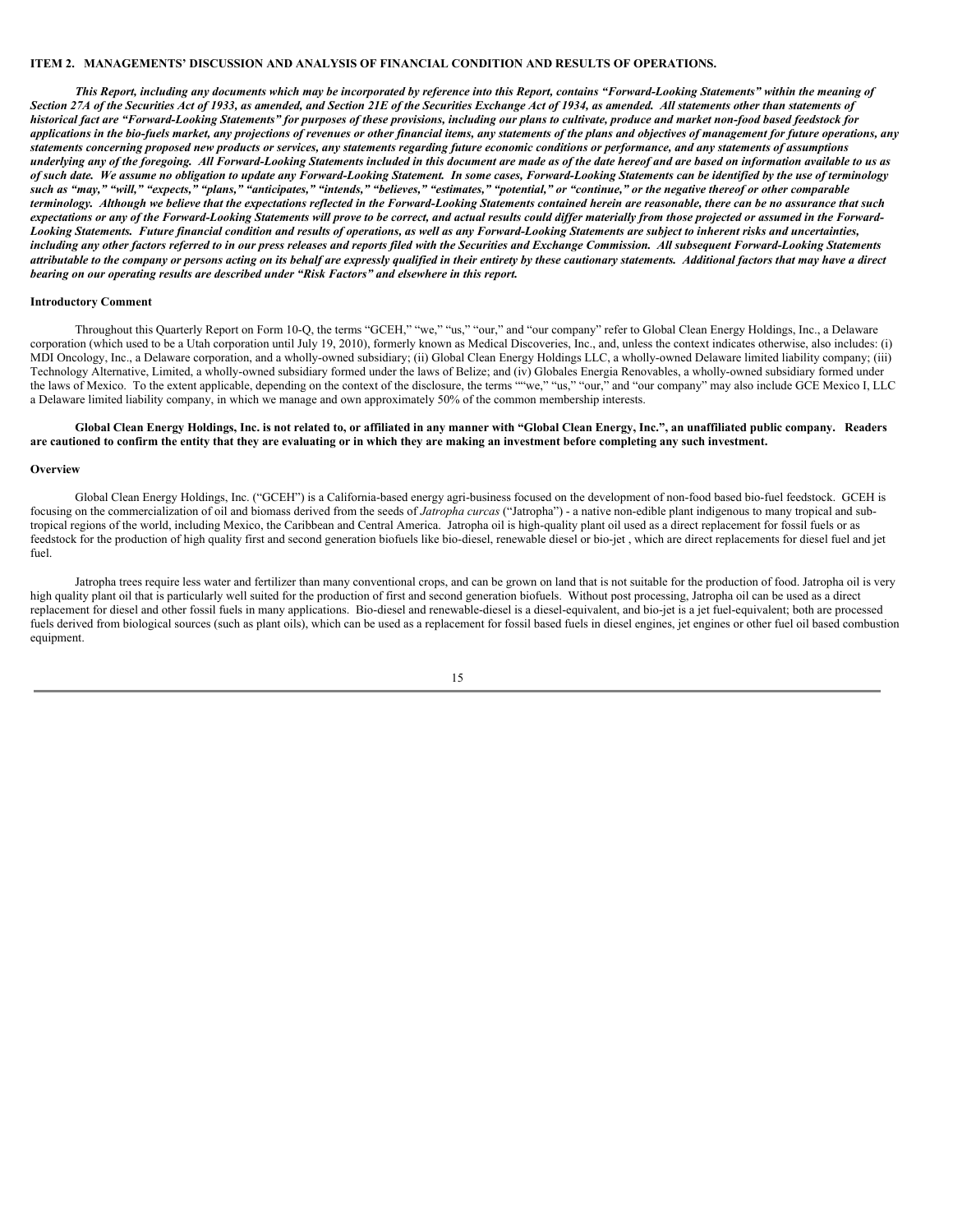Our business plan and current principal business activities include the planting, cultivation, harvesting and processing of Jatropha to generate plant based oils and biomass for use as replacements for fossil fuels. Our strategy is to leverage our agricultural operations management experience and specifically our Jatropha based bio-fuels knowledge, experience and capabilities through the following means:

- Own and operate Jatropha farms for our own account.
- · Own, operate and manage Jatropha farms through joint ownership agreements. We currently operate two farms located in Mexico under joint ownership arrangements: the first farm comprises 5,149 acres; the second farm, consisting of 3,700 acres. The first farm is fully planted and is expected to produce its first commercial quantities of Jatropha seeds in 2011. We anticipate that the second farm will substantially be planted by the end of the third quarter of 2011.
- Provide Jatropha farm development and management services to third party owners of Jatropha farms. We currently provide such development and advisory services and plan to greatly expand this initiative in the next 12 months.
- · Provide turnkey franchise operations for individuals and/or companies that wish to establish Jatropha farms in suitable geographical areas.

In addition to generating revenues from the sale of non-food based plant oils and biomass, our goal is to monetize the carbon credits from the farms we own and manage. Under the 1997 Kyoto Protocol, a worldwide carbon credit trading market has been established where sellers sell their excess carbon credits and buyers purchase the carbon credits they need to meet their greenhouse gas reduction requirements. We have commenced the certification process necessary to sell carbon credits, but have not yet made any carbon credit sales.

#### **Organizational History/Current Operations**

This company was originally incorporated under the laws of the State of Utah on November 20, 1991. In 2007, we entered into bio-fuels business. On July 19, 2010, we changed our state of incorporation to the State of Delaware.

Our bio-fuels operations in Latin America are managed through our wholly owned subsidiary in Mexico, Globales Energia Renovables. Our principal farming operations are conducted on our two farms, consisting of an aggregate of 8,849 acres located near the town of Tizimin in the State of Yucatan, Mexico. The following is a summary of certain factors relevant to an understanding of the operations of the Tizimin farms:

- 1. The Jatropha trees which were planted on the Tizimin farm approximately two and a half years ago are now flowering, and we expect to begin harvesting commercial quantities of Jatropha fruit from our first, and older farm in the second quarter of 2011. As a result, we expect to generate our first revenues from the commercial sale of Jatropha seeds/oil during 2011. Jatropha seeds can be harvested twice a year. Accordingly, as the trees that were planted during the past two years mature, our harvests of Jatropha seeds will increase, improving our future revenues from our Tizimin operations.
- 2. Our Tizimin operations are eligible for agricultural and other subsidies provided to certain farming operations by the federal government of Mexico. We have applied and have been approved for over \$900,000 in subsidies. To date we have received \$565,000 and expect to receive the balance in 2011 and 2012. In the first quarter of 2011, we received \$172,000 of those subsidies. These subsidies will help defray some of the initial start-up costs that we have incurred in establishing these farms.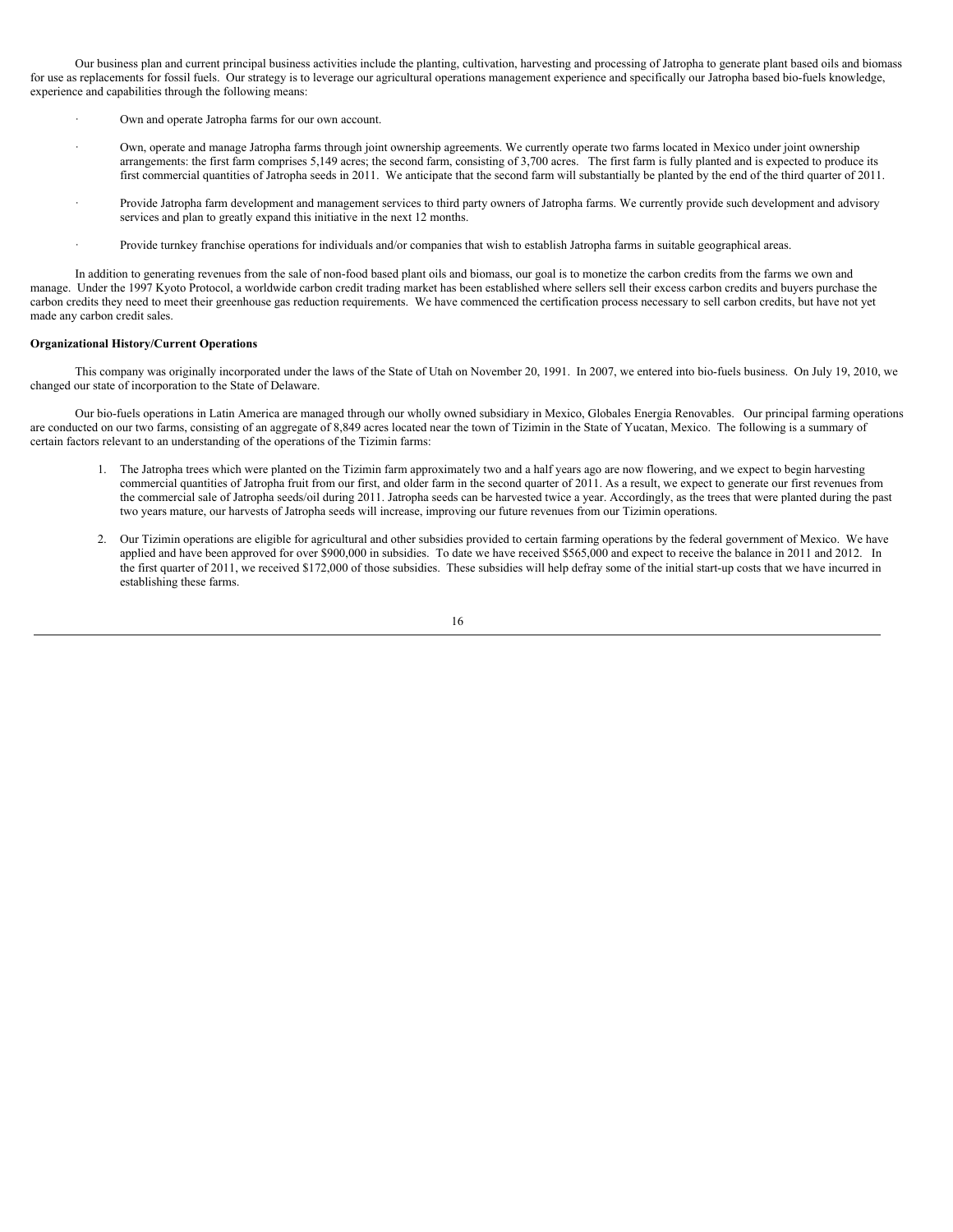- 3. We continue to operate two nurseries for new Jatropha trees in the Tizimin area, which provide seedlings for our new farm and any additional farms that we acquire or develop in the future. We can also sell seedlings from these nurseries to other Jatropha farmers or developers.
- 4. Fruit and seed handling, oil extraction facilities, germplasm resources, and sheep herding capabilities are all being expanded in anticipation of our expanding Jatropha operations. Oil extraction facilities are currently located on-site and we expect to relocate them to an industrial site during 2011.
- 5. Our Tizimin farms are being developed for the purpose of producing feedstock for bio-fuels from Jatropha seeds. However, our development and cultivation of these farms has also enabled us to generate ancillary revenues from these operations. For example, we now receive revenue from the sale of biomass (waste wood removed from our farms as the land is prepared for Jatropha planting), sales of sheep that graze on our lands and control weeds, and the sale of the presscake from the Jatropha seeds which remains after oil extraction.
- 6. Total capital received for expenses and operations, since inception, for the two farms in the Tizimin area (through March 31, 2011) was \$10,959,960.

We also own a 400 acre Jatropha research farm in Belize. The Belize farm currently is inactive, and we are currently evaluating the future use and/or disposition of this farm. Research efforts have now been centralized at our farms near Tizimin, Mexico.

## **Critical Accounting Policies**

The preparation of financial statements in conformity with accounting principles generally accepted in the United States require management to make estimates and assumptions that affect the reported assets, liabilities, sales and expenses in the accompanying financial statements. Critical accounting policies are those that require the most subjective and complex judgments, often employing the use of estimates about the effect of matters that are inherently uncertain.

*Operational Company*. On October 1, 2009, we commenced our planned principal operations, which indicated that we were no longer subject to the accounting standards for accounting and reporting by development stage enterprises. Our financials therefore are presented for an operational company.

*Agricultural Producer.* All costs incurred until the actual planting of Jatropha are capitalized as plantation development costs, and are included in "Property and Equipment" on the balance sheet. Plantation development costs are being accumulated in the balance sheet during the development period and will be accounted for in accordance with accounting standards for Agricultural Producers and Agricultural Cooperatives. The direct costs associated with each farm and the production of the Jatropha revenue streams have been deferred and accumulated as a noncurrent asset and are included in "Deferred Growing Costs" on the balance sheet. Other general costs without expected future benefits are expensed when incurred.

Certain other critical accounting policies, including the assumptions and judgments underlying them, are disclosed in Note A to the Consolidated Financial Statements included in the Annual Report on Form 10-K for the fiscal year ended December 31, 2010. However, we do not believe that there are any alternative methods of accounting for our operations that would have a material effect on our financial statements.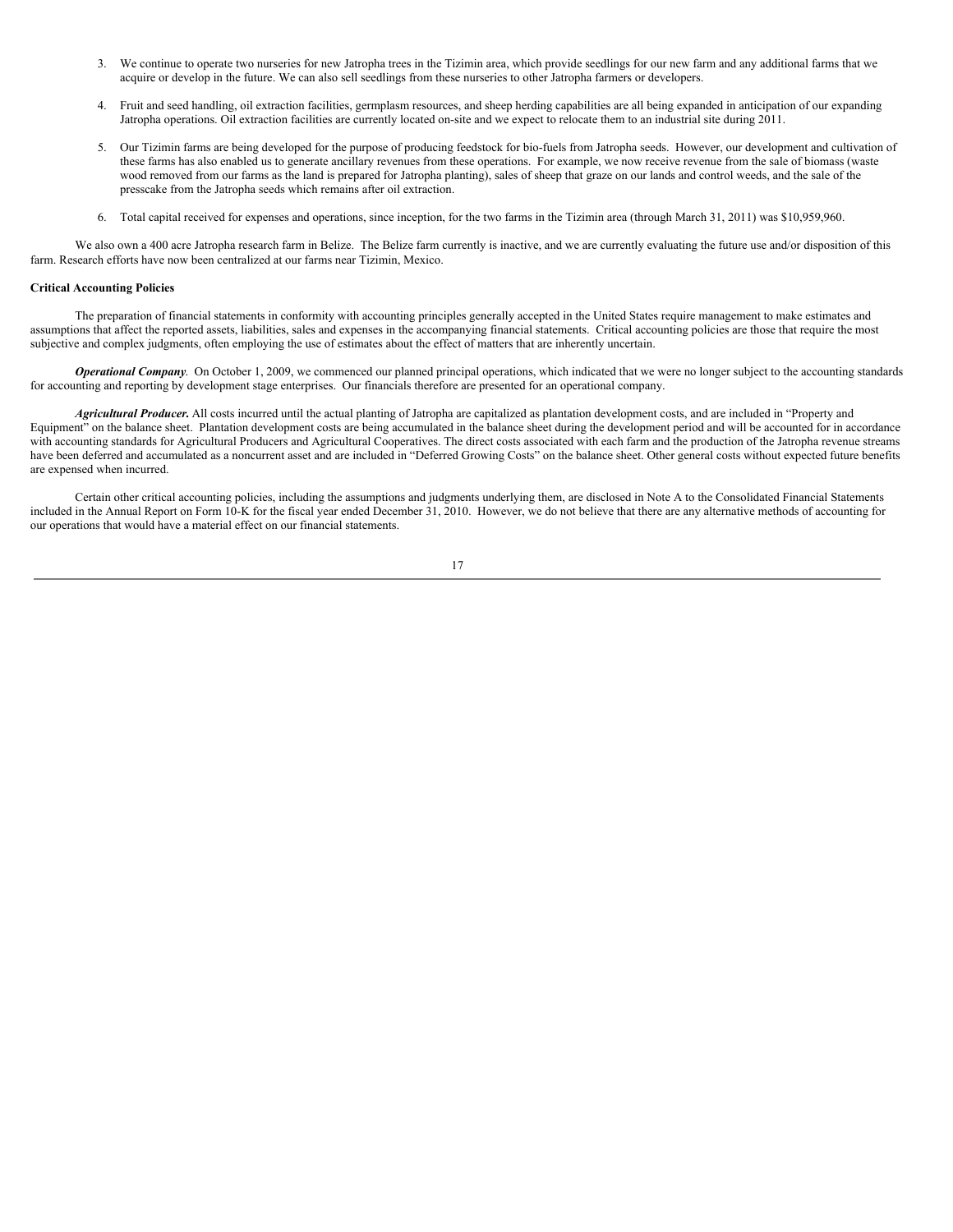#### **Three-months ended March 31, 2011 compared to the three-months ended March 31, 2010**

*Revenues and Gross Profit*. During the three months ended March 31, 2011 we recognized revenue of \$260,224 as compared with \$132,236 for the same period in 2010. The revenues that we generated in 2011 and 2010 represented (i) fees for Jatropha related advisory services we rendered to third parties, (ii) subsidies from Government agencies, and (iii) sales of Jatropha seeds and other products (waste wood, Jatropha seed husks, etc.). The Jatropha plants that we have planted over the last three years are maturing and starting to produce commercial quantities of Jatropha fruit that will be harvested later this year. The increase in revenues compared with the same period in 2010 is the result of an increase in our Jatropha farm advisory services to third parties and, from revenues generated from the sale of our Jatropha farm products and the receipt of government subsidies. Our goal is to increase the amount of advisory and management services that we render to third parties in 2011. In addition, now that some of the Jatropha trees that we planted are maturing, we anticipate that sales of Jatropha seeds will become a material source of revenues for our Mexico operations commencing in 2011.

*General and Administrative Expenses.* Our general and administrative expenses related to the three months ended March 31, 2011 were \$570,529 compared to \$761,659 for the same period in 2010. General and administrative expense principally includes officer compensation; outside services, such as legal, accounting, and consulting expenses; share-based compensation; and other general expenses such as insurance, occupancy costs, travel, etc. The net decrease in general and administrative expenses for the three months ended March 31, 2011, compared to the prior year was principally the result of bonuses being accrued in the prior year. No such bonuses were accrued or paid in 2011. This decrease in general and administrative expenses was partially offset by an increase in administrative staffing and other administrative costs related to, and as a result of the continuing expansion of operations of our Tizimin farms.

*Plantation Operating Costs*. For the three months ended March 31, 2011, we recorded Plantation Operating Costs from the operations of the farms of \$108,231, as compared with \$275,008 in the same period in 2010. Even though operations have expanded, the decrease is related to better farm efficiency and more cost being deferred into the long term asset "Deferred Growing Cost". As costs related to the cultivation of the trees increase and are capitalized until the trees are mature, the Plantation Operating Costs may continue to decrease.

*Other Income/Expense*. The principal component of Other Income/Expense for the current three month period is Interest Expense. Interest Expense for the three ended March 31, 2011, was \$139,796. Interest Expense for the three ended March 31, 2010 was \$92,430. This increase in interest expense is primarily due to the increase in debt associated with the acquisition of additional land for our farm operations in Tizimin, Mexico. We currently own 8,850 acres of land in Mexico that is subject to interest bearing mortgages. Because we purchased additional land late in the first quarter of 2010, we did not pay interest on the additional mortgages during the entire first quarter of 2010.

*Income (Loss) from Discontinued Operations.* During the three months ended March 31, 2011, we recognized a loss from discontinued operations of \$22,793, compared to gain from discontinued operations of \$24,847 for the comparable period in 2010. The income or loss from discontinued operations for the three months ended March 31, 2011 and 2010 principally relates to foreign currency exchange rate gains or losses on liabilities associated with our former bio-pharmaceutical business, which are denominated in euros.

*Net loss attributable to the non-controlling interest*. Effective April 23, 2008, we entered into a limited liability company agreement to form GCE Mexico I, LLC, a Delaware limited liability company ("GCE Mexico"), with six unaffiliated investors (collectively, the 'Investors"). Under GCE Mexico I, LLC's agreement, the net loss allocated from Asideros 1 and Asideros 2 to GCE Mexico is then further allocated to the members of GCE Mexico according to the investment balances. We own 50% of the common membership interests in GCE Mexico I, LLC. Accordingly, since the common membership interest did not make a direct capital contribution, all of the losses allocated to GCE Mexico have been further allocated to the preferred membership interest. The net loss attributable to the non-controlling interest in the accompanying Consolidated Statement of Operations represents the allocation of the net loss of GCE Mexico I, LLC to the preferred membership interests.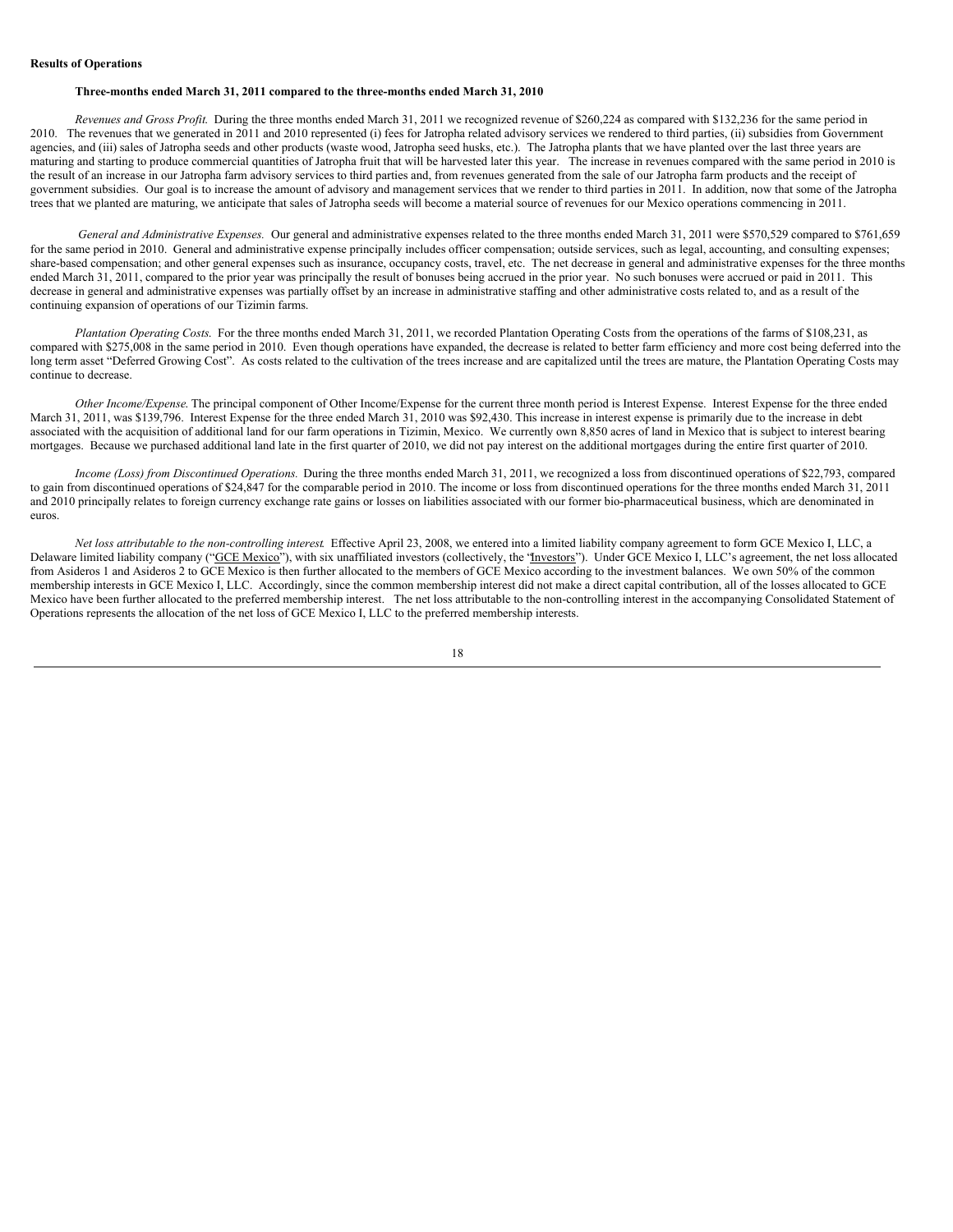Net income/loss attributable to Global Clean Energy Holdings, Inc. The Company recorded net loss of \$204,476 for the three months ended March 31, 2011, as compared to a loss of \$382,378 for the same three-month period in 2010.

#### **Liquidity and Capital Resources**

As of March 31, 2011, we had \$1,491,757 in cash or cash equivalents and had a working capital deficit of \$5,033,897, as compared with \$1,096,618 in cash and a working capital deficit of \$5,034,816 as of December 31, 2010. However, substantially all of our cash balances represent funds provided to us by the investors for the operations of the Tizimin farms owned by Asideros 1 and Asideros 2 and, therefore, are not available to us for our working capital or other purposes, and are not available to us to reduce our legacy indebtedness. In order to fund our short-term working capital needs, we will have to obtain additional funding from the sale of additional securities, additional borrowings, or from an increase in operating revenues. Outstanding indebtedness at March 31, 2011 totaled \$10,273,659. The existence of the foregoing working capital deficit and liabilities is expected to negatively impact our ability to obtain future equity or debt financing and the terms on which such additional financing, if available, can be obtained.

To date, we have funded our operations from loans we have obtained, from the proceeds of the sale of equity and debt securities of the Company, and from the management fees we have received from commercial clients and GCE Mexico I, LLC. We also generate cash from Jatropha related advisory and management services that we provide to third parties. We anticipate that we will continue to generate such consulting services in the near term, and that such consulting fees will fund our immediate, short-term working capital needs. However, we do not have any long-term consulting agreements in place, nor do we have sufficient cash in hand to continue our current operations through the next twelve months. Accordingly, we may need to raise funds in the future in order to continue to operate. Although we anticipate that revenues from our Jatropha farms in Mexico will significantly increase in 2011 and thereafter, net cash generated from those operations will first have to be used to repay the capital contributed by the Investors (plus their preferred return), for a combined total of \$12,714,839 as of March 31, 2011. As a result, the improved operations of the Mexico farms will not produce short-term cash for this Company that we can use for working capital purposes or for additional Jatropha farms. In addition, our business plan calls for significant infusion of additional capital to establish additional Jatropha farms that are owned for our own account in Mexico and other locations. Because of our negative working capital position, we currently do not have the funds necessary to acquire and cultivate additional farms for our own account. Accordingly, in order to increase our farm ownership and operations, we will have to obtain significant additional capital through the sale of equity and/or debt securities, the forward sale of Jatropha oil and carbon offset credits, and from other financing activities, such as strategic partnerships and joint ventures.

Effective July 2, 2009, we purchased all of the outstanding capital stock of Technology Alternatives Limited, a company formed under the laws of Belize ("TAL"), from its four shareholders. TAL owned and operated a 400-acre farm in subtropical Belize, Central America. The Belize farm currently is inactive, and we are currently evaluating the future use and/or disposition of this farm. Research efforts have now been centralized at our farms near Tizimin, Mexico.

Under the Stock Purchase Agreement, as amended, in consideration for the purchase of all of the shares of TAL, (i) promissory notes were issued by TAL to the four former owners as evidence of its indebtedness to them in the aggregate amount of \$516,139 Belize Dollars (US \$268,036 based on exchange rates in effect at July 2, 2009), and (ii) an aggregate of 8,952,757 unregistered shares of our common stock were issued to the four former owners. The maturity date of the promissory notes has been extended through July, 2011. Since the TAL promissory notes are secured by a mortgage on the 400-acre farm, our failure to pay these notes upon their maturity could result in the loss of that farm and our investment in the Belizean Jatropha farm.

While we have commenced negotiations with various third parties to obtain additional funding from strategic partnerships and for the sale of carbon credits, no assurance can be given that we will be able to enter into any agreements to obtain funding, sell carbon credits or form additional strategic partnerships. We have submitted an application for funding to the Overseas Private Investment Corporation, ("OPIC"), an agency of the United States government that helps U.S. businesses invest overseas, fosters economic development in new and emerging markets, and assists the private sector in managing risks associated with foreign direct investment. The Company is applying to OPIC for up to \$19 million of loans to fund the expansion of our existing Jatropha farms in Mexico. We anticipate that a decision will be made regarding the OPIC application later in 2011. If approved, initial funding could commence within three months of final approval. However, the Company can make no assurance if the OPIC application will be approved or when, if ever, such funding will be made available.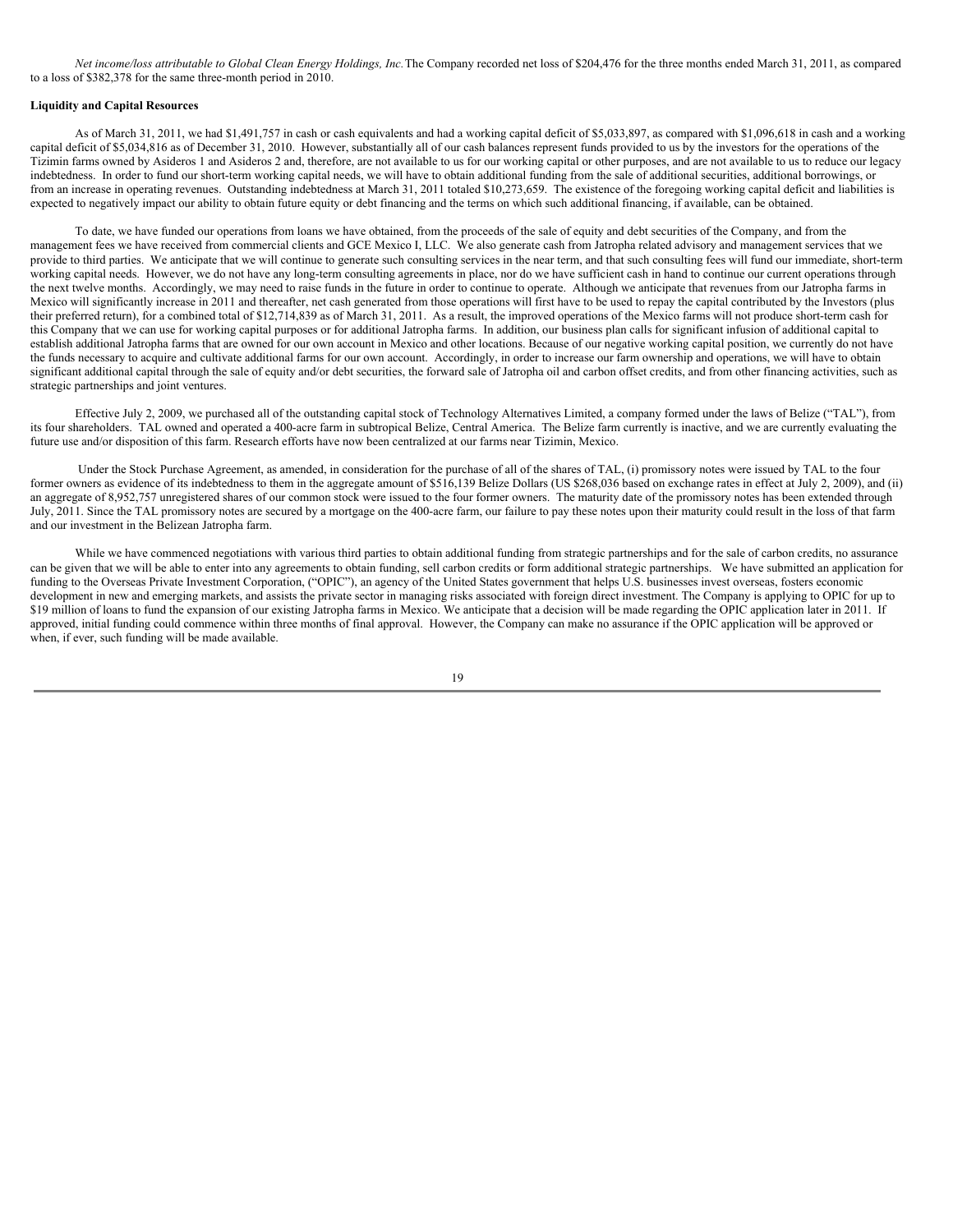We presently do not have any available credit, bank financing or other external sources of liquidity. In the absence of additional outside funding (including from OPIC, proceeds from the sale of our securities or entering into other joint venture relationships), and unless our operating revenues significantly increase, we do not expect to have sufficient cash on hand to fund our projected working capital needs for the next twelve months. If we issue additional equity or debt securities to fund our working capital needs, stockholders may experience additional dilution or the new equity securities may have rights, preferences or privileges senior to those of existing holders of our common stock. Should we not be able to increase the amount of revenues we receive from our advisory services and/or raise additional debt or equity funding, we will have to scale back our current and proposed operations or take other actions to preserve our on-going operations.

On December 22, 2009, we sold all patents, rights, and data associated with our legacy pharmaceutical assets for 350,000 Euros and a revenue sharing arrangement that could pay up to 2,000,000 Euros should such legacy pharmaceutical assets ever be commercialized by the buyer. Although we are hopeful that the legacy pharmaceutical assets will be commercialized, no assurance can be given if or when any additional cash will be provided to the Company from the pharmaceutical assets that we sold. We will continue to maintain a security interest in such assets until the final 2,000,000 Euro payment is made, if ever. This contingent right to receive future payments will not affect our short-term liquidity position.

Inflation and changing prices have had no effect on our continuing operations over our two most recent fiscal years.

We have no off-balance sheet arrangements as defined in Item 303(a) of Regulation S-K.

## **ITEM 3. QUANTITATIVE AND QUALITATIVE DISCLOSURES ABOUT MARKET RISK.**

Not applicable.

# **ITEM 4. CONTROLS AND PROCEDURES.**

We maintain disclosure controls and procedures that are designed to ensure that information required to be disclosed in the reports that we file with, or submit to, the Securities and Exchange Commission (the "SEC") under the Securities Exchange Act of 1934 (the "Exchange Act") is recorded, processed, summarized and reported within the time periods specified in the SEC's rules and forms and that such information is accumulated and communicated to our management, including our chief executive and financial officers, as appropriate, to allow timely decisions regarding required disclosure. As required by SEC Rule 13a-15(b), we carried out an evaluation, under the supervision and with the participation of our management, including our chief executive and financial officers, of the effectiveness of the design and operation of our disclosure controls and procedures as of the end of the period covered by this report. Based on that evaluation, our chief executive and financial officers concluded that our disclosure controls and procedures were effective as of the end of the period covered by this report.

Based upon our evaluation, we also concluded that there was no change in our internal control over financial reporting during our most recent fiscal quarter that has materially affected, or is reasonably likely to materially affect, our internal control over financial reporting.

**PART II**

#### **ITEM 1. LEGAL PROCEEDINGS.**

Not applicable.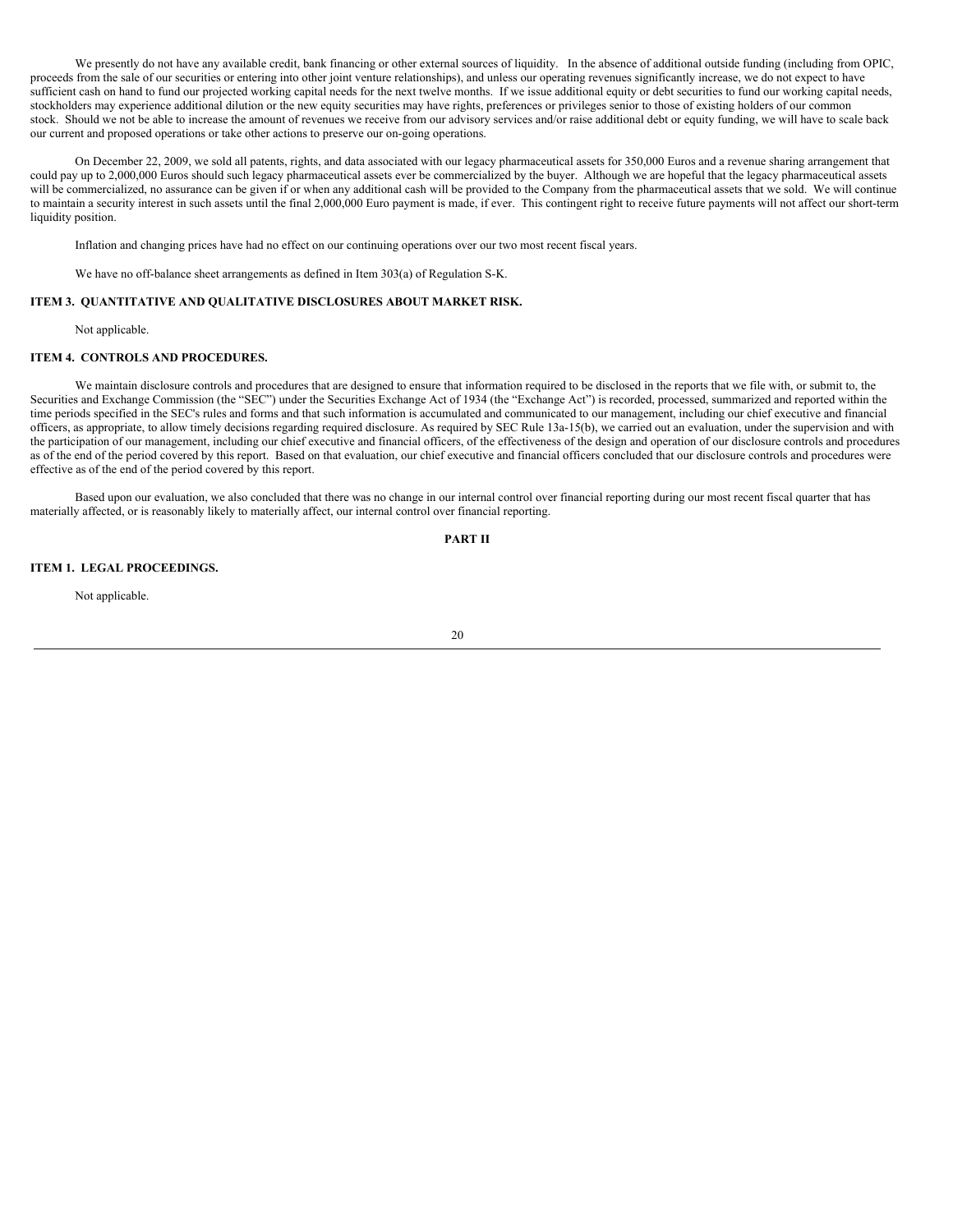# **ITEM 1A. RISK FACTORS.**

Information regarding risk factors appears under "Risk Factors" included in Item 1A, Part I, and under Item 7, Management's Discussion and Analysis of Financial Condition and Results of Operations, of our Annual Report on Form 10-K for the year ended December 31, 2010. There have been no material changes from the risk factors previously disclosed in the above-mentioned periodic report.

# **ITEM 2. UNREGISTERED SALES OF EQUITY SECURITIES AND USE OF PROCEEDS.**

We did not issue any unregistered securities during the three-month period ended March 31, 2011 that were not previously reported in a Current Report on Form 8-K.

# **ITEM 3. DEFAULTS UPON SENIOR SECURITIES.**

Not applicable

# **ITEM 4. REMOVED AND RESERVED.**

## **ITEM 5. OTHER INFORMATION**

Not applicable.

# **ITEM 6. EXHIBITS**

- 31.1 Rule 13a-14(a) Certification, as adopted pursuant to Section 302 of the Sarbanes-Oxley Act of 2002
- 31.2 Rule 13a-14(a) Certification, as adopted pursuant to Section 302 of the Sarbanes-Oxley Act of 2002
- 32.1 Certification pursuant to 18 U.S.C. Section 1350, as adopted pursuant to Section 906 of the Sarbanes-Oxley Act of 2002<br>32.2 Certification pursuant to 18 U.S.C. Section 1350, as adopted pursuant to Section 906 of the S
- 32.2 Certification pursuant to 18 U.S.C. Section 1350, as adopted pursuant to Section 906 of the Sarbanes-Oxley Act of 2002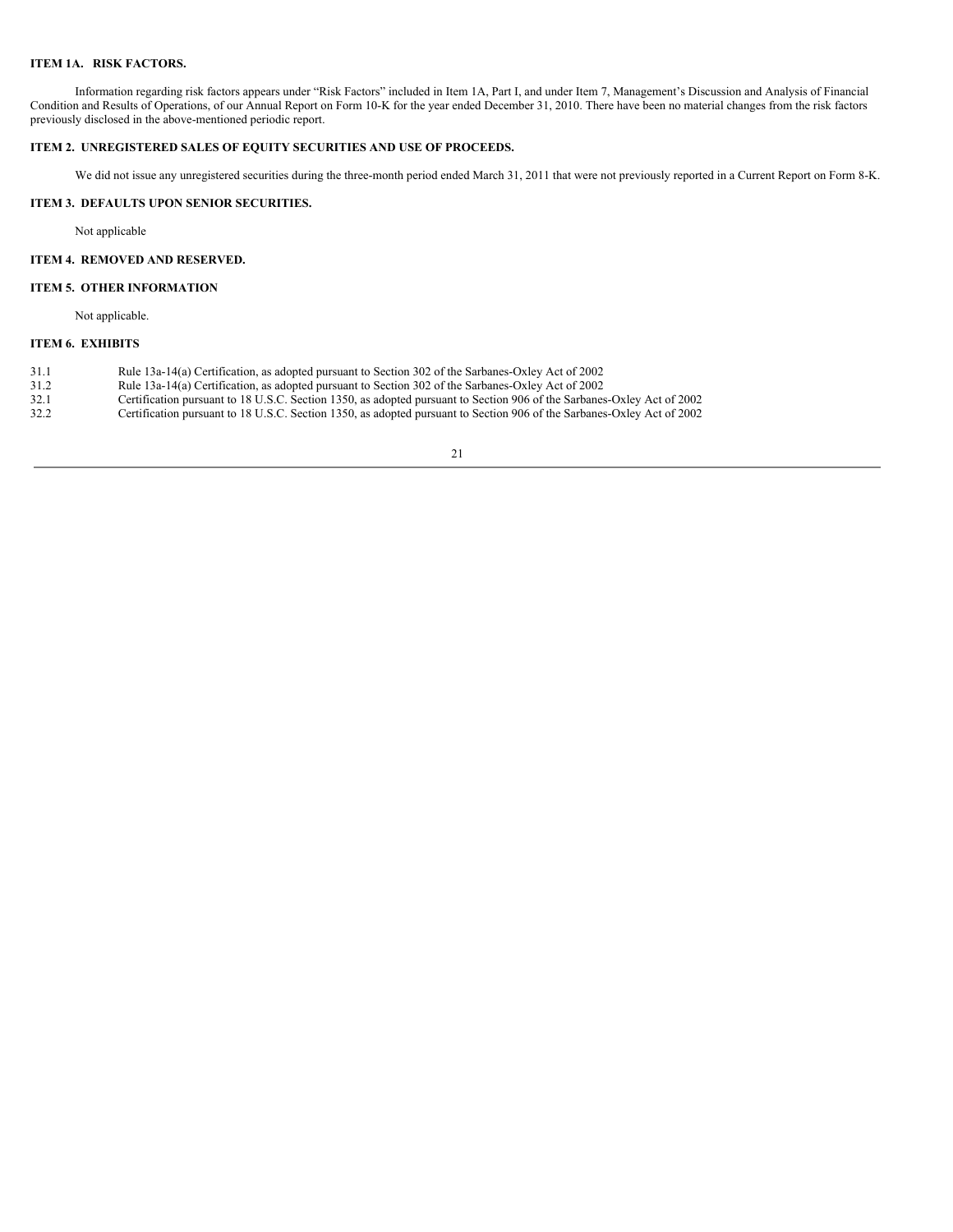# **SIGNATURES**

In accordance with Section 13 or 15(d) of the Securities Exchange Act of 1934, the registrant caused this report to be signed on its behalf by the undersigned, thereunto duly authorized.

Dated: May 6, 2011 GLOBAL CLEAN ENERGY HOLDINGS, INC.

By: /s/ BRUCE K. NELSON

Bruce K. Nelson Chief Financial Officer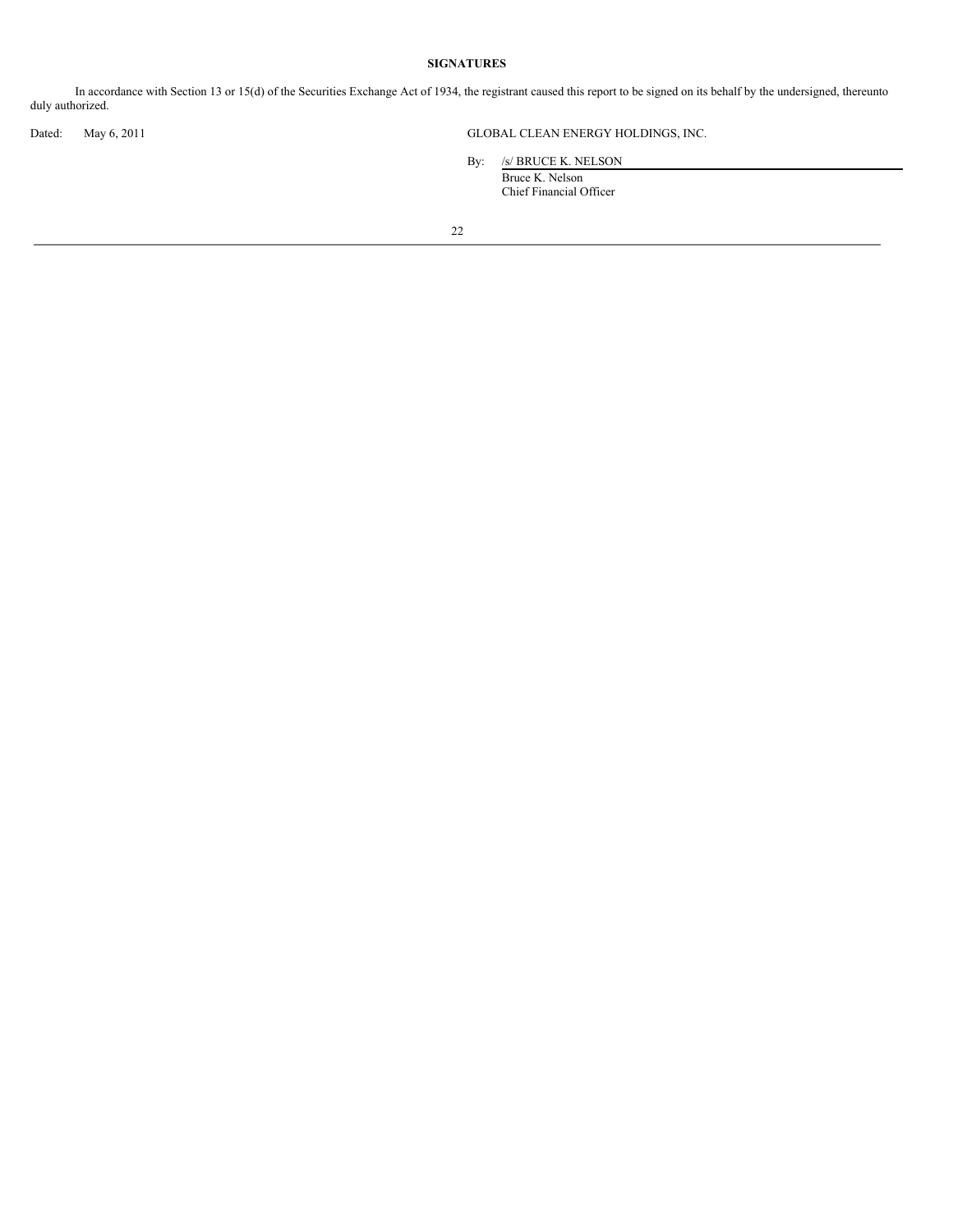# **CERTIFICATIONS PURSUANT TO SECTION 302 OF THE SARBANES-OXLEY ACT OF 2002**

I, Richard Palmer, certify that:

- 1. I have reviewed this report on Form 10-Q of Global Clean Energy Holdings, Inc.;
- 2. Based on my knowledge, this report does not contain any untrue statement of a material fact or omit to state a material fact necessary to make the statements made, in light of the circumstances under which such statements were made, not misleading with respect to the period covered by this report;
- 3. Based on my knowledge, the financial statements, and other financial information included in this report, fairly present in all material respects the financial condition, results of operations and cash flows of the registrant as of, and for, the periods presented in this report;
- 4. The registrant's other certifying officer(s) and I are responsible for establishing and maintaining disclosure controls and procedures (as defined in Exchange Act Rules 13a-15(e) and 15d-15(e)) and internal control over financial reporting (as defined in Exchange Act Rules 13a-15(f) and 15d-15(f)) for the registrant and have:
	- (a) Designed such disclosure controls and procedures, or caused such disclosure controls and procedures to be designed under our supervision, to ensure that material information relating to the registrant, including its consolidated subsidiaries, is made known to us by others within those entities, particularly during the period in which this quarterly report is being prepared;
	- (b) Designed such internal control over financial reporting, or caused such internal control over financial reporting to be designed under their supervision, to provide reasonable assurance regarding the reliability of financial reporting and the preparation of financial statements for external purposes in accordance with generally accepted accounting principles;
	- (c) Evaluated the effectiveness of the registrant's disclosure controls and procedures and presented in this report our conclusions about the effectiveness of the disclosure controls and procedures, as of the end of the period covered by this report based on such evaluation; and
	- (d) Disclosed in this report any change in the registrant's internal control over financial reporting that occurred during the registrant's most recent fiscal quarter (the registrant's fourth fiscal quarter in the case of an annual report) that has materially affected, or is reasonably likely to materially affect, the registrant's internal control over financial reporting.
- 5. The registrant's other certifying officer(s) and I have disclosed, based on our most recent evaluation of internal control over financial reporting, to the registrant's auditors and the audit committee of registrant's board of directors (or persons performing the equivalent functions):
	- (a) All significant deficiencies and material weaknesses in the design or operation of internal control over financial reporting which are reasonably likely to adversely affect the registrant's ability to record, process, summarize and report financial information; and
	- (b) Any fraud, whether or not material, that involves management or other employees who have a significant role in the registrant's internal control over financial reporting.

Dated: May 6, 2011 By: /s/ RICHARD PALMER

Richard Palmer Chief Executive Officer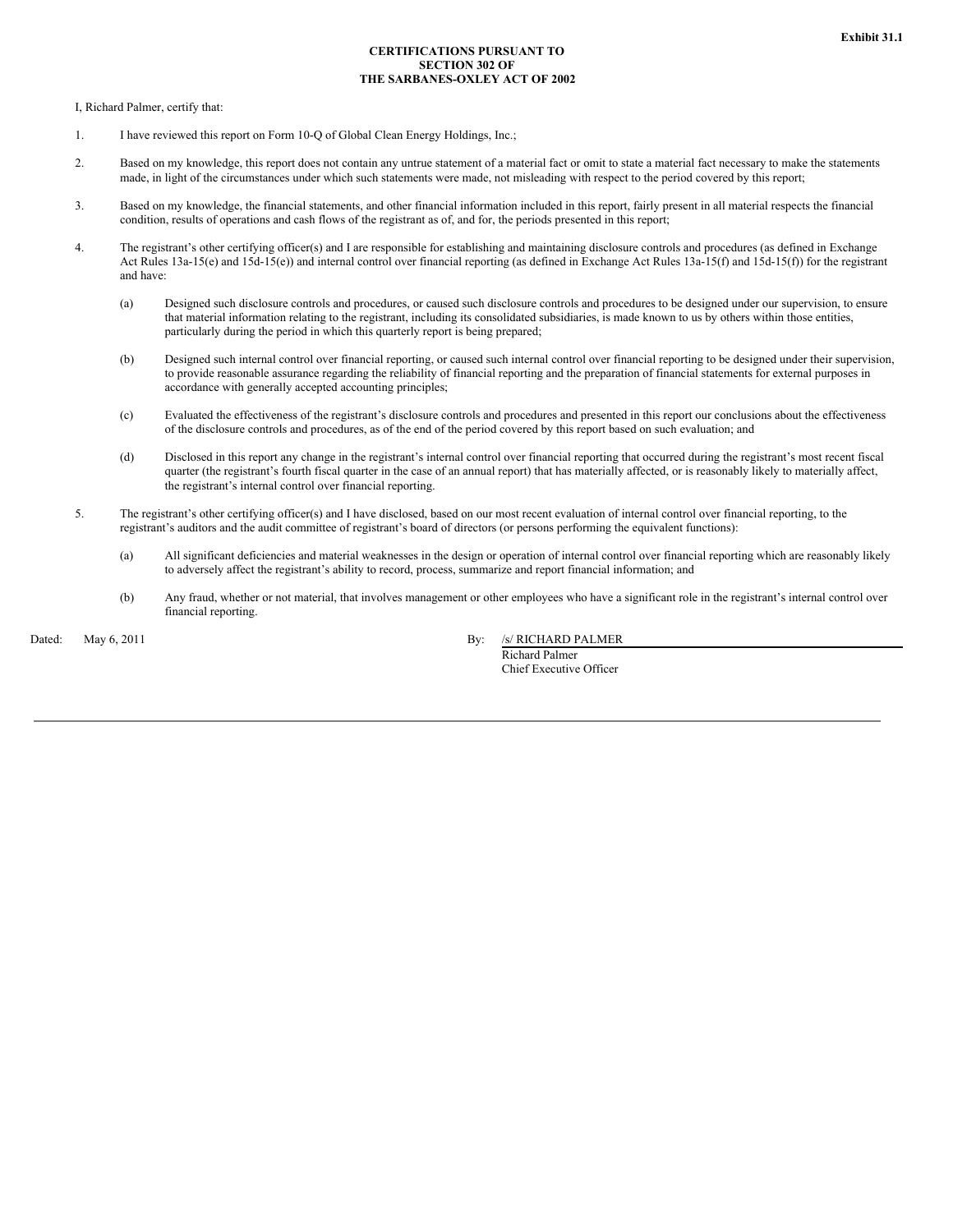# **CERTIFICATIONS PURSUANT TO SECTION 302 OF THE SARBANES-OXLEY ACT OF 2002**

I, Bruce Nelson, certify that:

- 1. I have reviewed this report on Form 10-Q of Global Clean Energy Holdings, Inc.;
- 2. Based on my knowledge, this report does not contain any untrue statement of a material fact or omit to state a material fact necessary to make the statements made, in light of the circumstances under which such statements were made, not misleading with respect to the period covered by this report;
- 3. Based on my knowledge, the financial statements, and other financial information included in this report, fairly present in all material respects the financial condition, results of operations and cash flows of the registrant as of, and for, the periods presented in this report;
- 4. The registrant's other certifying officer(s) and I are responsible for establishing and maintaining disclosure controls and procedures (as defined in Exchange Act Rules 13a-15(e) and 15d-15(e)) and internal control over financial reporting (as defined in Exchange Act Rules 13a-15(f) and 15d-15(f)) for the registrant and have:
	- (a) Designed such disclosure controls and procedures, or caused such disclosure controls and procedures to be designed under our supervision, to ensure that material information relating to the registrant, including its consolidated subsidiaries, is made known to us by others within those entities, particularly during the period in which this quarterly report is being prepared;
	- (b) Designed such internal control over financial reporting, or caused such internal control over financial reporting to be designed under their supervision, to provide reasonable assurance regarding the reliability of financial reporting and the preparation of financial statements for external purposes in accordance with generally accepted accounting principles;
	- (c) Evaluated the effectiveness of the registrant's disclosure controls and procedures and presented in this report our conclusions about the effectiveness of the disclosure controls and procedures, as of the end of the period covered by this report based on such evaluation; and
	- (d) Disclosed in this report any change in the registrant's internal control over financial reporting that occurred during the registrant's most recent fiscal quarter (the registrant's fourth fiscal quarter in the case of an annual report) that has materially affected, or is reasonably likely to materially affect, the registrant's internal control over financial reporting.
- 5. The registrant's other certifying officer(s) and I have disclosed, based on our most recent evaluation of internal control over financial reporting, to the registrant's auditors and the audit committee of registrant's board of directors (or persons performing the equivalent functions):
	- (a) All significant deficiencies and material weaknesses in the design or operation of internal control over financial reporting which are reasonably likely to adversely affect the registrant's ability to record, process, summarize and report financial information; and
	- (b) Any fraud, whether or not material, that involves management or other employees who have a significant role in the registrant's internal control over financial reporting.

Dated: May 6, 2011 By: /s/ BRUCE K. NELSON Bruce Nelson

Chief Financial Officer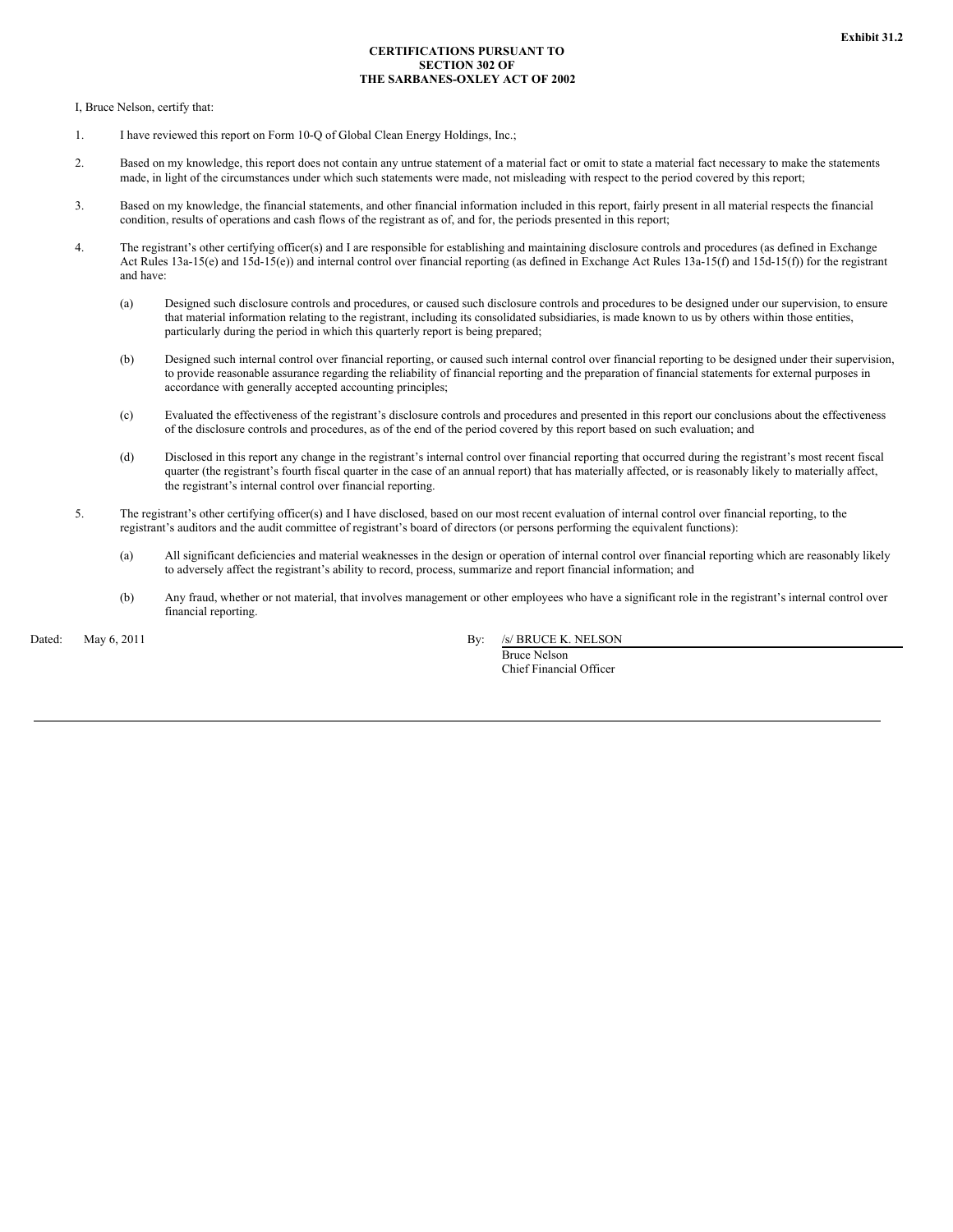#### **CERTIFICATION PURSUANT TO 18 U.S.C. SECTION 1350, AS ADOPTED PURSUANT TO SECTION 906 OF THE SARBANES-OXLEY ACT OF 2002**

Pursuant to 18 U.S.C. § 1350, as created by Section 906 of the Sarbanes-Oxley Act of 2002, the undersigned officer of Global Clean Energy Holdings, Inc. (the "Company") hereby certifies that, to the best of his knowledge:

- (i) The Quarterly Report on Form 10-Q of the Company for the quarter ended March 31, 2011 (the "Report") fully complies with the requirements of Section 13(a) or Section 15(d), as applicable, of the Securities Exchange Act of 1934, as amended; and
- (ii) The information contained in the Report fairly presents, in all material respects, the financial condition and results of operations of the Company.

Dated: May 6, 2011 By: /s/ RICHARD PALMER

Richard Palmer Chief Executive Officer